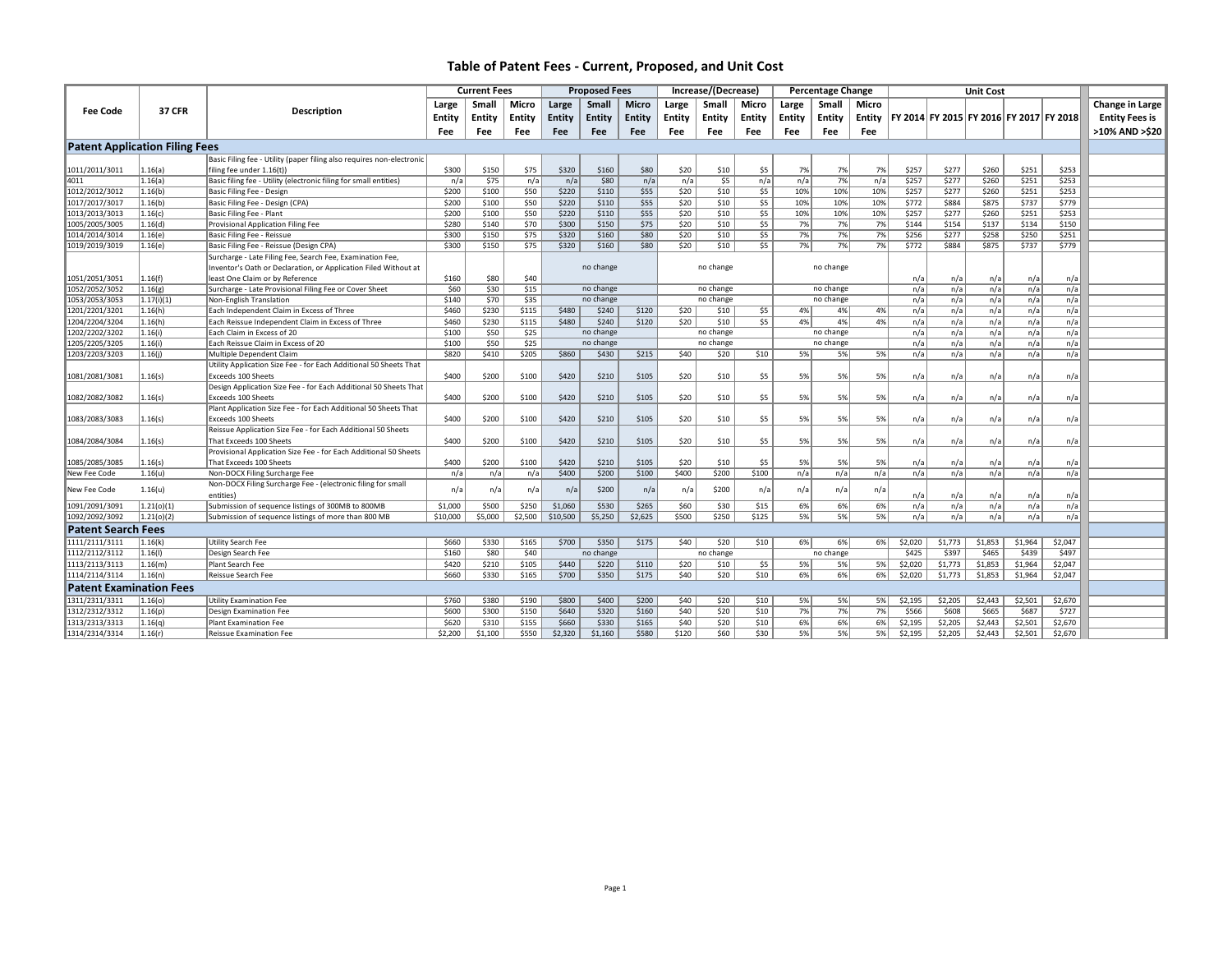|                                      |               |                                                                                                                             |         | <b>Current Fees</b> |         | <b>Proposed Fees</b> |           |              | Increase/(Decrease) |           |        |        | <b>Percentage Change</b> |       |                                                          | <b>Unit Cost</b> |         |         |         |                       |
|--------------------------------------|---------------|-----------------------------------------------------------------------------------------------------------------------------|---------|---------------------|---------|----------------------|-----------|--------------|---------------------|-----------|--------|--------|--------------------------|-------|----------------------------------------------------------|------------------|---------|---------|---------|-----------------------|
|                                      |               |                                                                                                                             | Large   | Smal                | Micro   | Large                | Small     | <b>Micro</b> | Large               | Small     | Micro  | Large  | Small                    | Micro |                                                          |                  |         |         |         | Change in Large       |
| <b>Fee Code</b>                      | <b>37 CFR</b> | <b>Description</b>                                                                                                          | Entity  | Entity              | Entity  | Entity               | Entity    | Entity       | Entity              | Entity    | Entity | Entity | Entity                   |       | Entity   FY 2014   FY 2015   FY 2016   FY 2017   FY 2018 |                  |         |         |         | <b>Entity Fees is</b> |
|                                      |               |                                                                                                                             |         |                     |         |                      |           |              |                     |           |        |        |                          |       |                                                          |                  |         |         |         | >10% AND >\$20        |
|                                      |               |                                                                                                                             | Fee     | Fee                 | Fee     | <b>Fee</b>           | Fee       | <b>Fee</b>   | Fee                 | Fee       | Fee    | Fee    | Fee                      | Fee   |                                                          |                  |         |         |         |                       |
| <b>Patent Post-Allowance Fees</b>    |               |                                                                                                                             |         |                     |         |                      |           |              |                     |           |        |        |                          |       |                                                          |                  |         |         |         |                       |
| 1501/2501/3501                       | 1.18(a)(1)    | Utility Issue Fee                                                                                                           | \$1,000 | \$500               | \$250   | \$1,200              | \$600     | \$300        | \$200               | \$100     | \$50   | 20%    | 20%                      | 20%   | \$280                                                    | \$314            | \$307   | \$309   | \$325   | Yes                   |
| 1511/2511/3511                       | 1.18(a)(1)    | Reissue Issue Fee                                                                                                           | \$1,000 | \$500               | \$250   | \$1,200              | \$600     | \$300        | \$200               | \$100     | \$50   | 20%    | 20%                      | 20%   | \$280                                                    | \$314            | \$307   | \$309   | \$325   | Yes                   |
| 1502/2502/3502                       | 1.18(b)(1)    | Design Issue Fee                                                                                                            | \$700   | \$350               | \$175   | \$740                | \$370     | \$185        | \$40                | \$20      | \$10   | 6%     | 6%                       | 6%    | \$280                                                    | \$314            | \$307   | \$309   | \$325   |                       |
| 1503/2503/3503                       | 1.18(c)(1)    | Plant Issue Fee                                                                                                             | \$800   | \$400               | \$200   | \$840                | \$420     | \$210        | \$40                | \$20      | \$10   | 5%     | 5%                       | 5%    | \$280                                                    | \$314            | \$307   | \$309   | \$325   |                       |
| In/a                                 | 1.18(d)(1)    | Publication Fee for Early, Voluntary, or Normal Publication                                                                 | \$0     | \$0                 | \$0     |                      | no change |              |                     | no change |        |        | no change                |       | \$196                                                    | \$213            | \$236   | \$248   | \$216   |                       |
| 1505                                 | 1.18(d)(3)    | Publication Fee for Republication                                                                                           |         | \$300               |         |                      | \$320     |              |                     | \$20      |        |        | 7%                       |       | \$156                                                    | \$163            | \$169   | \$179   | \$175   |                       |
| <b>Patent Extension of Time Fees</b> |               |                                                                                                                             |         |                     |         |                      |           |              |                     |           |        |        |                          |       |                                                          |                  |         |         |         |                       |
| 1251/2251/3251                       | 1.17(a)(1)    | Extension for Response Within First Month                                                                                   | \$200   | \$100               | \$50    | \$220                | \$110     | \$55         | \$20                | \$10      | \$5    | 10%    | 10%                      | 10%   | n/a                                                      | n/a              | n/a     | n/a     | n/a     |                       |
| 1252/2252/3252                       | 1.17(a)(2)    | Extension for Response Within Second Month                                                                                  | \$600   | \$300               | \$150   | \$640                | \$320     | \$160        | \$40                | \$20      | \$10   | 7%     | 7%                       | 7%    | n/a                                                      | n/a              | n/a     | n/a     | n/a     |                       |
| 1253/2253/3253                       | 1.17(a)(3)    | Extension for Response Within Third Month                                                                                   | \$1,400 | \$700               | \$350   | \$1,480              | \$740     | \$370        | \$80                | \$40      | \$20   | 6%     | 6%                       | 6%    | n/a                                                      | n/a              | n/a     | n/a     | n/a     |                       |
| 1254/2254/3254                       | 1.17(a)(4)    | Extension for Response Within Fourth Month                                                                                  | \$2,200 | \$1,100             | \$550   | \$2,320              | \$1,160   | \$580        | \$120               | \$60      | \$30   | 5%     | 5%                       | 5%    | n/a                                                      | n/a              | n/a     | n/a     | n/a     |                       |
| 1255/2255/3255                       | 1.17(a)(5)    | Extension for Response Within Fifth Month                                                                                   | \$3,000 | \$1,500             | \$750   | \$3,160              | \$1,580   | \$790        | \$160               | \$80      | \$40   | 5%     | 5%                       | 5%    | n/a                                                      | n/a              | n/a     | n/a     | n/a     |                       |
| <b>Patent Maintenance Fees</b>       |               |                                                                                                                             |         |                     |         |                      |           |              |                     |           |        |        |                          |       |                                                          |                  |         |         |         |                       |
| 1551/2551/3551                       | 1.20(e)       | For Maintaining an Original or Any Reissue Patent, Due at 3.5                                                               |         |                     |         |                      |           |              |                     |           |        |        |                          |       |                                                          |                  |         |         |         |                       |
|                                      |               | vears                                                                                                                       | \$1,600 | \$800               | \$400   | \$2,000              | \$1,000   | \$500        | \$400               | \$200     | \$100  | 25%    | 25%                      | 25%   | n/a                                                      | n/a              | n/a     | n/a     | n/a     | Yes                   |
| 1552/2552/3552                       | 1.20(f)       | For Maintaining an Original or Any Reissue Patent, Due at 7.5                                                               |         |                     |         |                      |           |              |                     |           |        |        |                          |       |                                                          |                  |         |         |         |                       |
|                                      |               | years                                                                                                                       | \$3,600 | \$1,800             | \$900   | \$3,760              | \$1,880   | \$940        | \$160               | \$80      | \$40   | 4%     | 4%                       | 4%    | n/a                                                      | n/a              | n/a     | n/a     | n/a     |                       |
| 1553/2553/3553                       | 1.20(g)       | For Maintaining an Original or Any Reissue Patent, Due at 11.5                                                              |         |                     |         |                      |           |              |                     |           |        |        |                          |       |                                                          |                  |         |         |         |                       |
|                                      |               | vears                                                                                                                       | \$7,400 | \$3,700             | \$1,850 | \$7,700              | \$3,850   | \$1,925      | \$300               | \$150     | \$75   | 4%     | 4%                       | 4%    | n/a                                                      | n/a              | n/a     | n/a     | n/a     |                       |
| 1554/2554/3554                       | 1.20(h)       | Surcharge - 3.5 year - Late Payment Within 6 Months                                                                         | \$160   | \$80                | \$40    | \$500                | \$250     | \$125        | \$340               | \$170     | \$85   | 213%   | 213%                     | 213%  | n/a                                                      | n/a              | n/a     | n/a     | n/a     | Yes                   |
| 1555/2555/3555                       | 1.20(h)       | Surcharge - 7.5 year - Late Payment Within 6 Months                                                                         | \$160   | \$80                | \$40    | \$500                | \$250     | \$125        | \$340               | \$170     | \$85   | 213%   | 213%                     | 213%  | n/a                                                      | n/a              | n/a     | n/a     | n/a     | Yes                   |
| 1556/2556/3556                       | 1.20(h)       | Surcharge - 11.5 year - Late Payment Within 6 Months                                                                        | \$160   | \$80                | \$40    | \$500                | \$250     | \$125        | \$340               | \$170     | \$85   | 213%   | 213%                     | 213%  | n/a                                                      | n/a              | n/a     | n/a     | n/a     | Yes                   |
|                                      |               | Petition for the Delayed Payment of the Fee for Maintaining a                                                               |         |                     |         |                      |           |              |                     |           |        |        |                          |       |                                                          |                  |         |         |         |                       |
| 1558/2558/3558                       | 1.17(m)       | Patent in Force                                                                                                             | \$2,000 | \$1,000             | \$500   | \$2,100              | \$1,050   | \$525        | \$100               | \$50      | \$25   | 5%     | 5%                       | 5%    | \$113                                                    | \$121            | \$111   | \$107   | \$125   |                       |
| <b>Miscellaneous Patent Fees</b>     |               |                                                                                                                             |         |                     |         |                      |           |              |                     |           |        |        |                          |       |                                                          |                  |         |         |         |                       |
|                                      |               | Request for Continued Examination (RCE) - 1st Request (see 37                                                               |         |                     |         |                      |           |              |                     |           |        |        |                          |       |                                                          |                  |         |         |         |                       |
| 1801/2801/3801                       | 1.17(e)(1)    | CFR 1.114)                                                                                                                  | \$1,300 | \$650               | \$325   | \$1,360              | \$680     | \$340        | \$60                | \$30      | \$15   | 5%     | 5%                       | 5%    | \$1,776                                                  | \$2,187          | \$2,150 | \$2,235 | \$2,470 |                       |
|                                      |               | Request for Continued Examination (RCE) - 2nd and                                                                           |         |                     |         |                      |           |              |                     |           |        |        |                          |       |                                                          |                  |         |         |         |                       |
| 1820/2820/3820                       | 1.17(e)(2)    | Subsequent Request (see 37 CFR 1.114)                                                                                       | \$1,900 | \$950               | \$475   | \$2,000              | \$1,000   | \$500        | \$100               | \$50      | \$25   | 5%     | 5%                       | 5%    | \$1,310                                                  | \$1,540          | \$1,576 | \$1,654 | \$1,824 |                       |
| 1817/2817/3817                       | 1.17(c)       | Request for Prioritized Examination                                                                                         | \$4,000 | \$2,000             | \$1,000 | \$4,200              | \$2,100   | \$1,050      | \$200               | \$100     | \$50   | 5%     | 5%                       | 5%    | n/a                                                      | n/a              | n/a     | n/a     | n/a     |                       |
| 1819/2819/3819                       | 1.17(d)       | Correction of Inventorship After First Action on Merits                                                                     | \$600   | \$300               | \$150   | \$640                | \$320     | \$160        | \$40                | \$20      | \$10   | 7%     | 7%                       | 7%    | n/a                                                      | n/a              | n/a     | n/a     | n/a     |                       |
| 1830/2830/3830                       | 1.17(i)(1)    | Processing Fee, Except in Provisional Applications                                                                          | \$140   | \$70                | \$35    |                      | no change |              |                     | no change |        |        | no change                |       | n/a                                                      | n/a              | n/a     | n/a     | n/a     |                       |
| 1808                                 | 1.17(i)(2)    | Other Publication Processing Fee                                                                                            |         | \$130               |         |                      | \$140     |              |                     | \$10      |        |        | 8%                       |       | \$27                                                     | \$31             | \$32    | \$30    | \$31    |                       |
| 1803                                 | 1.17(i)(2)    | Request for Voluntary Publication or Republication                                                                          |         | \$130               |         |                      | \$140     |              |                     | \$10      |        |        | 8%                       |       | \$113                                                    | \$121            | \$111   | \$107   | \$125   |                       |
| 1802/2802/3802                       | 1.17(k)       | Request for Expedited Examination of a Design Application<br>pocument ree ror minu-rarty published is (see by Cris          | \$900   | \$450               | \$225   | \$2,000              | \$1,000   | \$500        | \$1,100             | \$550     | \$275  | 122%   | 122%                     | 122%  | \$113                                                    | \$121            | \$111   | \$107   | \$125   | Yes                   |
| 1818/2818                            | 1.17(0)       |                                                                                                                             | \$180   | \$90                |         |                      | no change |              |                     | no change |        |        | no change                |       | n/a                                                      | n/a              | n/a     | n/a     | n/a     |                       |
| 1806/2806/3806                       | 1.17(p)       | Submission of an Information Disclosure Statement                                                                           | \$240   | \$120               | \$60    | \$260                | \$130     | \$65         | \$20                | \$10      | \$5    | 8%     | 8%                       | 8%    | n/a                                                      | n/a              | n/a     | n/a     | n/a     |                       |
| 1807                                 | 1.17(q)       | Processing Fee for Provisional Applications                                                                                 |         | \$50                |         |                      | no change |              |                     | no change |        |        | no change                |       | \$27                                                     | \$31             | \$32    | \$30    | \$31    |                       |
| 1809/2809/3809                       | 1.17(r)       | Filing a Submission After Final Rejection (see 37 CFR 1.129(a))<br>For Each Additional Invention to be Examined (see 37 CFR | \$840   | \$420               | \$210   | \$880                | \$440     | \$220        | \$40                | \$20      | \$10   | 5%     | 5%                       | 5%    | \$1,776                                                  | \$2,187          | \$2,150 | \$2,235 | \$2,470 |                       |
| 1810/2810/3810                       | 1.17(s)       | 1.129(b)                                                                                                                    | \$840   | \$420               | \$210   | \$880                | \$440     | \$220        | \$40                | \$20      | \$10   | 5%     | 5%                       | 5%    | \$1,776                                                  | \$2,187          | \$2,150 | \$2,235 | \$2,470 |                       |
|                                      |               |                                                                                                                             |         |                     |         |                      |           |              |                     |           |        |        |                          |       |                                                          |                  |         |         |         |                       |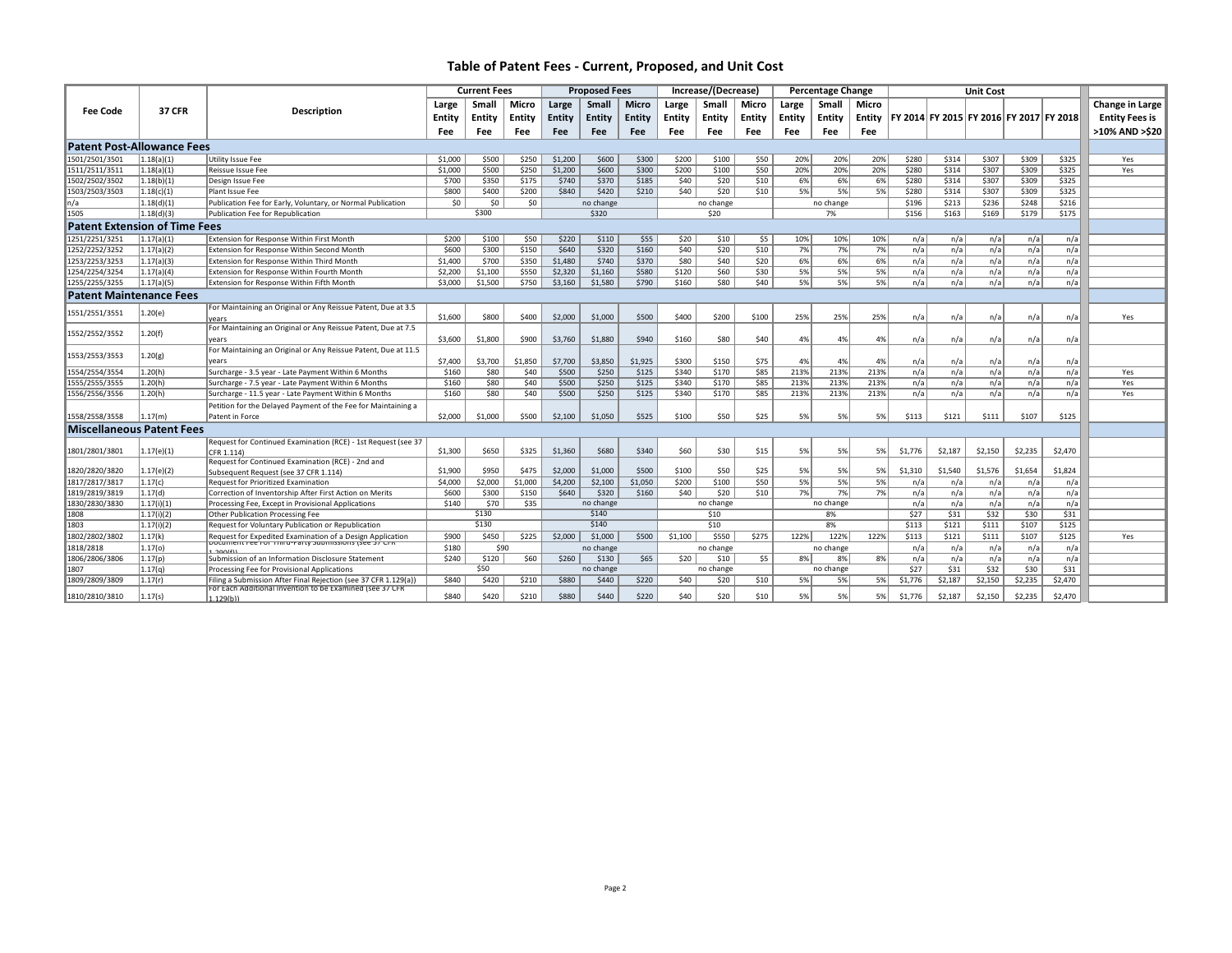| Micro<br>Change in Large<br>Small<br>Micro<br>Large<br>Small<br><b>Micro</b><br>Small<br>Micro<br>Small<br>Large<br>Large<br>Large<br><b>Fee Code</b><br><b>37 CFR</b><br>Description<br>Entity<br>FY 2014 FY 2015 FY 2016 FY 2017 FY 2018<br>Entity<br><b>Entity</b><br><b>Entity</b><br><b>Entity</b><br><b>Entity</b><br>Entity<br>Entity<br><b>Entity</b><br><b>Entity</b><br><b>Entity</b><br>Entity<br><b>Entity Fees is</b><br>>10% AND >\$20<br>Fee<br>Fee<br>Fee<br>Fee<br>Fee<br>Fee<br>Fee<br>Fee<br>Fee<br>Fee<br>Fee<br>Fee<br><b>Post Issuance Fees</b><br>\$150<br>\$160<br>\$10<br>7%<br>1811<br>1.20(a)<br>\$74<br>\$93<br>\$106<br>\$129<br>\$115<br>Certificate of Correction<br>\$10<br>7%<br>\$150<br>\$160<br>1816<br>1.20(b)<br>Processing Fee for Correcting Inventorship in a Patent<br>n/a<br>n/a<br>n/a<br>n/a<br>n/a<br>\$6,000<br>\$1,500*<br>\$6,300<br>\$3,150<br>$$1,575*$<br>\$300<br>\$150<br>\$75<br>n/a<br>1831/2831/3831<br>1.20(c)(1)(i)(F)<br>Ex Parte Reexamination (§ 1.510(a)) Streamlined<br>\$3,000<br>5%<br>5%<br>5%<br>n/a<br>n/a<br>n/a<br>n/a<br>1812/2812/3812<br>1.20(c)(2)<br>\$12,000<br>\$3,000*<br>\$12,600<br>\$6,300<br>$$3,150*$<br>\$600<br>\$300<br>\$150<br>5%<br>5%<br>5%<br>\$28,503<br>\$23,288<br>\$31,632<br>\$30,707<br>\$37,091<br>Ex Parte Reexamination (§ 1.510(a)) Non-Streamlined<br>\$6,000<br>1812/2812/3812<br>\$1,890<br>\$180<br>\$90<br>\$45<br>5%<br>5%<br>5%<br>1.20(c)(7)<br>\$3,600<br>\$1,800<br>\$900*<br>\$3,780<br>\$945*<br>Refused request for ex parte Reexamination<br>n/a<br>n/a<br>n/a<br>n/a<br>n/a<br>Each Reexamination Independent Claim in Excess of Three and<br>Also in Excess of the Number of Such Claims in the Patent<br>1.20(c)(3)<br><b>Under Reexamination</b><br>\$480<br>\$5<br>1821/2821/3821<br>\$460<br>\$230<br>\$115<br>\$240<br>\$120<br>\$20<br>\$10<br>4%<br>4%<br>4%<br>n/a<br>n/a<br>n/a<br>n/a<br>n/a<br>Each Reexamination Claim in Excess of 20 and Also in Excess of<br>no change<br>no change<br>no change<br>1822/2822/3822<br>1.20(c)(4)<br>\$100<br>\$50<br>\$25<br>n/a<br>n/a<br>n/a<br>n/a<br>n/a<br>the Number of Claims in the Patent Under Reexamination<br>\$160<br>\$170<br>\$10<br>6%<br>1814<br>1.20(d)<br>n/a<br>n/a<br>n/a<br>Statutory Disclaimer, Including Terminal Disclaimer<br>n/a<br>n/a<br>\$220<br>\$55<br>\$4,400<br>\$1,100<br>\$4,620<br>\$1,155<br>5%<br>5%<br>5%<br>\$5,445<br>\$7,498<br>\$9,215<br>1826/2826/3826<br>1.20(k)(1)<br>Request for Supplemental Examination<br>\$2,200<br>\$2,310<br>\$110<br>\$6,224<br>\$8,256<br>Reexamination Ordered as a Result of Supplemental<br>Examination<br>1827/2827/3827<br>1.20(k)(2)<br>\$12,100<br>\$6,050<br>\$3,025<br>\$12,700<br>\$6,350<br>\$3,175<br>\$600<br>\$300<br>\$150<br>5%<br>5%<br>5%<br>\$29,140<br>\$22,347<br>\$31,226<br>\$29,452<br>\$36,260<br>Supplemental Examination Document Size Fee - for Nonpatent<br>Document Having Between 21 and 50 Sheets<br>1828/2828/3828<br>1.20(k)(3)(i)<br>\$180<br>\$90<br>\$45<br>n/a<br>no change<br>no change<br>no change<br>n/a<br>n/a<br>n/a<br>n/a<br>Supplemental Examination Document Size Fee - for Each<br>Additional 50 Sheets or a Fraction Thereof in a Nonpatent<br>Document<br>1829/2829/3829<br>1.20(k)(3)(ii)<br>\$280<br>\$140<br>\$70<br>\$300<br>\$150<br>\$75<br>\$20<br>\$10<br>\$5<br>7%<br>7%<br>7%<br>n/a<br>n/a<br>n/a<br>n/a<br>n/a<br>Third-Party Filers Are Not Eligible for the Micro Entity Fee.<br><b>Patent Trial and Appeal Fees</b><br>Petitions to the Chief Administrative Patent Judge Under 37 CFR<br>\$400<br>\$420<br>\$20<br>5%<br>41.20(a)<br>\$4,762<br>\$4,596<br>\$1,815<br>\$9,789<br>\$24,261<br>41.3<br>1401/2401/3401<br>41.20(b)(1)<br>\$800<br>\$400<br>\$200*<br>\$840<br>\$420<br>\$210<br>\$40<br>\$20<br>\$10<br>5%<br>5%<br>5%<br>\$33<br>\$45<br>\$44<br>\$17<br>\$23<br>Notice of Appeal<br>41.20(b)(2)(i)<br>\$0<br>50<br>\$0<br>no change<br>no change<br>no change<br>n/a<br>n/a<br>Filing a Brief in Support of an Appeal<br>n/a<br>n/a<br>n/a<br>ln/a<br>Filing a Brief in Support of an Appeal in an Inter Partes<br>1404/2404/3404<br>41.20(b)(2)(ii)<br>\$2,000<br>\$1,000<br>\$500*<br>\$2,100<br>\$1,050<br>\$525<br>\$100<br>\$25<br>\$20,874<br>\$21,268<br>\$19,955<br>\$50<br>5%<br>5%<br>5%<br>\$16,545<br>\$21,412<br><b>Reexamination Proceeding</b><br>1403/2403/3403<br>41.20(b)(3)<br>\$1,300<br>\$650<br>\$325*<br>\$1,360<br>\$680<br>\$340<br>\$60<br>\$30<br>\$15<br>5%<br>5%<br>5%<br>\$1,657<br>\$1,483<br>\$1,696<br>\$1,566<br>\$1,305<br><b>Request for Oral Hearing</b><br>Forwarding an Appeal in an Application or Ex Parte<br>41.20(b)(4)<br>\$4,815<br>\$4,874<br>\$5,879<br>1413/2413/3413<br>\$2,240<br>\$1,120<br>\$560*<br>\$2,360<br>\$1,180<br>\$590*<br>\$120<br>\$60<br>\$30<br>5%<br>5%<br>5%<br>\$4,736<br>\$5,147<br>Reexamination Proceeding to the Board<br>\$19,500<br>\$15,389<br>1406<br>42.15(a)(1)<br>\$15,500<br>\$4,000<br>26%<br>\$20,467<br>\$22,165<br>\$15,922<br>\$15,016<br>Yes<br>Inter Partes Review Request Fee - Up to 20 Claims<br>1414<br>\$15,000<br>n/a<br>\$12,674<br>\$14,440<br>42.15(a)(2)<br>n/a<br>\$15,263<br>\$16,206<br>\$25,490<br>Inter Partes Review Post-Institution Fee - Up to 15 Claims<br>n/a<br>\$18,750<br>1414<br>n/a<br>n/a<br>42.15(a)(2)<br>n/a<br>Inter Partes Review Post-Institution Fee - Up to 20 Claims<br>n/a<br>n/a<br>n/a<br>n/a<br>n/a<br>\$75<br>1407<br>\$300<br>\$375<br>25%<br>42.15(a)(3)<br>Inter Partes Review Request of Each Claim in Excess of 20<br>n/a<br>n/a<br>n/a<br>n/a<br>n/a<br>Yes<br>nter Partes Post-institution Request of Each Claim in Excess.<br>1415<br>42.15(a)(4)<br>\$600<br>n/a<br>n/a<br>n/a<br>n/a<br>n/a<br>n/a<br>n/a<br>n/a<br>inter Partes Post-institution Request or Each Claim in Excess or<br>1415<br>\$750<br>n/a<br>n/a<br>n/a<br>n/a<br>n/a<br>n/a<br>n/a<br>42.15(a)(4)<br>n/a<br>Post-Grant or Covered Business Method Review Request Fee -<br>1408<br>\$4,000<br>25%<br>\$23,589<br>\$16,213<br>\$18,707<br>\$17,489<br>\$21,465<br>42.15(b)(1)<br>\$16,000<br>\$20,000<br>Yes<br>Up to 20 Claims<br>Post-Grant or Covered Business Method Review Post-<br>1416<br>42.15(b)(2)<br>\$22,000<br>n/a<br>n/a<br>n/a<br>\$34,721<br>\$23,060<br>\$27,304<br>\$29,990<br>\$29,842<br>Institution Fee - Up to 15 Claims<br>Post-Grant or Covered Business Method Review Post-<br>\$27,500<br>1416<br>42.15(b)(2)<br>n/a<br>n/a<br>Institution Fee - Up to 20 Claims<br>n/a<br>n/a<br>n/a<br>n/a<br>n/a<br>n/a<br>Post-Grant or Covered Business Method Review Request of<br>1409<br>42.15(b)(3)<br>\$375<br>\$475<br>\$100<br>27%<br>n/a<br>n/a<br>n/a<br>n/a<br>n/a<br>Yes<br>Each Claim in Excess of 20<br>Post-Grant or Covered Business Method Review Post-<br>42.15(b)(4)<br>\$825<br>n/a<br>n/a<br>n/a<br>1417<br>Institution Request of Each Claim in Excess of 15<br>n/a<br>n/a<br>n/a<br>n/a<br>n/a<br>Post-Grant or Covered Business Method Review Post-<br>42.15(b)(4)<br>\$1,050<br>1417<br>n/a<br>n/a<br>n/a<br>n/a<br>n/a<br>n/a<br>n/a<br>n/a<br>Institution Request of Each Claim in Excess of 20<br>\$51,949<br>1412<br>42.15(c)(1)<br>Petition for a Derivation Proceeding<br>\$400<br>\$420<br>\$20<br>5%<br>\$24,193<br>n/a<br>n/a<br>n/a<br>Request to Make a Settlement Agreement Available and Other<br>\$400<br>\$420<br>\$20<br>5%<br>42.15(d)<br>n/a<br>1411<br>n/a<br>n/a<br>n/a<br>Requests Filed in a Patent Trial Proceeding<br>n/a<br>42.15(e)<br>\$250<br>Pro Hac Vice Admission Fee<br>n/a<br>n/a<br>n/a<br>New Fee Code<br>n/a<br>\$250<br>n/a<br>n/a<br>n/a<br>Third-Party Filers Are Not Eligible for the Micro Entity Fee.<br><b>Patent Petition Fees</b><br>Petitions Requiring the Petition Fee Set Forth in 37 CFR 1.17(f)<br>\$420<br>\$275<br>1.17(f)<br>\$400<br>\$200<br>\$100<br>\$210<br>\$105<br>\$20<br>\$10<br>\$5<br>5%<br>5%<br>\$211<br>\$244<br>\$292<br>\$316<br>1462/2462/3462<br>5%<br>(Group I)<br>Petitions Requiring the Petition Fee Set Forth in 37 CFR 1.17(g)<br>1463/2463/3463<br>1.17(g)<br>\$200<br>\$100<br>\$50<br>\$220<br>\$110<br>\$55<br>\$20<br>\$10<br>\$5<br>10%<br>10%<br>10%<br>\$211<br>\$244<br>\$292<br>\$316<br>\$275<br>(Group II)<br>Petitions Requiring the Petition Fee Set Forth in 37 CFR 1.17(h)<br>1464/2464/3464<br>1.17(h)<br>\$140<br>\$70<br>\$35<br>\$113<br>\$121<br>\$111<br>\$107<br>\$125<br>no change<br>no change<br>no change<br>(Group III)<br>Petition for Revival of an Abandoned Application for a Patent,<br>for the Delayed Payment of the Fee for Issuing Each Patent, or<br>for the Delayed Response by the Patent Owner in any<br>1453/2453/3453<br>\$500<br>\$2,100<br>\$525<br>\$25<br>\$211<br>\$244<br>\$292<br>\$316<br>\$275<br>1.17(m)<br>\$2,000<br>\$1,000<br>\$1,050<br>\$100<br>\$50<br>5%<br>5%<br>5%<br><b>Reexamination Proceeding</b> |  | <b>Current Fees</b> |  |  | <b>Proposed Fees</b> |  | Increase/(Decrease) |  | <b>Percentage Change</b> |  | <b>Unit Cost</b> |  |  |  |  |
|-----------------------------------------------------------------------------------------------------------------------------------------------------------------------------------------------------------------------------------------------------------------------------------------------------------------------------------------------------------------------------------------------------------------------------------------------------------------------------------------------------------------------------------------------------------------------------------------------------------------------------------------------------------------------------------------------------------------------------------------------------------------------------------------------------------------------------------------------------------------------------------------------------------------------------------------------------------------------------------------------------------------------------------------------------------------------------------------------------------------------------------------------------------------------------------------------------------------------------------------------------------------------------------------------------------------------------------------------------------------------------------------------------------------------------------------------------------------------------------------------------------------------------------------------------------------------------------------------------------------------------------------------------------------------------------------------------------------------------------------------------------------------------------------------------------------------------------------------------------------------------------------------------------------------------------------------------------------------------------------------------------------------------------------------------------------------------------------------------------------------------------------------------------------------------------------------------------------------------------------------------------------------------------------------------------------------------------------------------------------------------------------------------------------------------------------------------------------------------------------------------------------------------------------------------------------------------------------------------------------------------------------------------------------------------------------------------------------------------------------------------------------------------------------------------------------------------------------------------------------------------------------------------------------------------------------------------------------------------------------------------------------------------------------------------------------------------------------------------------------------------------------------------------------------------------------------------------------------------------------------------------------------------------------------------------------------------------------------------------------------------------------------------------------------------------------------------------------------------------------------------------------------------------------------------------------------------------------------------------------------------------------------------------------------------------------------------------------------------------------------------------------------------------------------------------------------------------------------------------------------------------------------------------------------------------------------------------------------------------------------------------------------------------------------------------------------------------------------------------------------------------------------------------------------------------------------------------------------------------------------------------------------------------------------------------------------------------------------------------------------------------------------------------------------------------------------------------------------------------------------------------------------------------------------------------------------------------------------------------------------------------------------------------------------------------------------------------------------------------------------------------------------------------------------------------------------------------------------------------------------------------------------------------------------------------------------------------------------------------------------------------------------------------------------------------------------------------------------------------------------------------------------------------------------------------------------------------------------------------------------------------------------------------------------------------------------------------------------------------------------------------------------------------------------------------------------------------------------------------------------------------------------------------------------------------------------------------------------------------------------------------------------------------------------------------------------------------------------------------------------------------------------------------------------------------------------------------------------------------------------------------------------------------------------------------------------------------------------------------------------------------------------------------------------------------------------------------------------------------------------------------------------------------------------------------------------------------------------------------------------------------------------------------------------------------------------------------------------------------------------------------------------------------------------------------------------------------------------------------------------------------------------------------------------------------------------------------------------------------------------------------------------------------------------------------------------------------------------------------------------------------------------------------------------------------------------------------------------------------------------------------------------------------------------------------------------------------------------------------------------------------------------------------------------------------------------------------------------------------------------------------------------------------------------------------------------------------------------------------------------------------------------------------------------------------------------------------------------------------------------------------------------------------------------------------------------------------------------------------------------------------------------------------------------------------------------------------------------------------------------------------------------------------------------------------------------------------------------------------------------------------------------------------------------------------------------------------------------------------------------------------------------------------------------------------------------------------------------------------------------------------------------------------------------------------------------------------------------------------------------------------------------------------------------------------------------------------------------------------------------------------------------------------------------------------------------------------------------------------------------------------------------------------------------------------------------------------------------------------------------------------------------------------------------------------------------------------------------------------------------------------------------------------------------------------------------------------------------------------------------------------------------------------------------------------------------------------------------------------------------------------------------------------------------------------------|--|---------------------|--|--|----------------------|--|---------------------|--|--------------------------|--|------------------|--|--|--|--|
|                                                                                                                                                                                                                                                                                                                                                                                                                                                                                                                                                                                                                                                                                                                                                                                                                                                                                                                                                                                                                                                                                                                                                                                                                                                                                                                                                                                                                                                                                                                                                                                                                                                                                                                                                                                                                                                                                                                                                                                                                                                                                                                                                                                                                                                                                                                                                                                                                                                                                                                                                                                                                                                                                                                                                                                                                                                                                                                                                                                                                                                                                                                                                                                                                                                                                                                                                                                                                                                                                                                                                                                                                                                                                                                                                                                                                                                                                                                                                                                                                                                                                                                                                                                                                                                                                                                                                                                                                                                                                                                                                                                                                                                                                                                                                                                                                                                                                                                                                                                                                                                                                                                                                                                                                                                                                                                                                                                                                                                                                                                                                                                                                                                                                                                                                                                                                                                                                                                                                                                                                                                                                                                                                                                                                                                                                                                                                                                                                                                                                                                                                                                                                                                                                                                                                                                                                                                                                                                                                                                                                                                                                                                                                                                                                                                                                                                                                                                                                                                                                                                                                                                                                                                                                                                                                                                                                                                                                                                                                                                                                                                                                                                                                                                                                                                                                                                                                                                                                                                                                                                                                                                                                                                                                                                                                                                                                                                                                                                                         |  |                     |  |  |                      |  |                     |  |                          |  |                  |  |  |  |  |
|                                                                                                                                                                                                                                                                                                                                                                                                                                                                                                                                                                                                                                                                                                                                                                                                                                                                                                                                                                                                                                                                                                                                                                                                                                                                                                                                                                                                                                                                                                                                                                                                                                                                                                                                                                                                                                                                                                                                                                                                                                                                                                                                                                                                                                                                                                                                                                                                                                                                                                                                                                                                                                                                                                                                                                                                                                                                                                                                                                                                                                                                                                                                                                                                                                                                                                                                                                                                                                                                                                                                                                                                                                                                                                                                                                                                                                                                                                                                                                                                                                                                                                                                                                                                                                                                                                                                                                                                                                                                                                                                                                                                                                                                                                                                                                                                                                                                                                                                                                                                                                                                                                                                                                                                                                                                                                                                                                                                                                                                                                                                                                                                                                                                                                                                                                                                                                                                                                                                                                                                                                                                                                                                                                                                                                                                                                                                                                                                                                                                                                                                                                                                                                                                                                                                                                                                                                                                                                                                                                                                                                                                                                                                                                                                                                                                                                                                                                                                                                                                                                                                                                                                                                                                                                                                                                                                                                                                                                                                                                                                                                                                                                                                                                                                                                                                                                                                                                                                                                                                                                                                                                                                                                                                                                                                                                                                                                                                                                                                         |  |                     |  |  |                      |  |                     |  |                          |  |                  |  |  |  |  |
|                                                                                                                                                                                                                                                                                                                                                                                                                                                                                                                                                                                                                                                                                                                                                                                                                                                                                                                                                                                                                                                                                                                                                                                                                                                                                                                                                                                                                                                                                                                                                                                                                                                                                                                                                                                                                                                                                                                                                                                                                                                                                                                                                                                                                                                                                                                                                                                                                                                                                                                                                                                                                                                                                                                                                                                                                                                                                                                                                                                                                                                                                                                                                                                                                                                                                                                                                                                                                                                                                                                                                                                                                                                                                                                                                                                                                                                                                                                                                                                                                                                                                                                                                                                                                                                                                                                                                                                                                                                                                                                                                                                                                                                                                                                                                                                                                                                                                                                                                                                                                                                                                                                                                                                                                                                                                                                                                                                                                                                                                                                                                                                                                                                                                                                                                                                                                                                                                                                                                                                                                                                                                                                                                                                                                                                                                                                                                                                                                                                                                                                                                                                                                                                                                                                                                                                                                                                                                                                                                                                                                                                                                                                                                                                                                                                                                                                                                                                                                                                                                                                                                                                                                                                                                                                                                                                                                                                                                                                                                                                                                                                                                                                                                                                                                                                                                                                                                                                                                                                                                                                                                                                                                                                                                                                                                                                                                                                                                                                                         |  |                     |  |  |                      |  |                     |  |                          |  |                  |  |  |  |  |
|                                                                                                                                                                                                                                                                                                                                                                                                                                                                                                                                                                                                                                                                                                                                                                                                                                                                                                                                                                                                                                                                                                                                                                                                                                                                                                                                                                                                                                                                                                                                                                                                                                                                                                                                                                                                                                                                                                                                                                                                                                                                                                                                                                                                                                                                                                                                                                                                                                                                                                                                                                                                                                                                                                                                                                                                                                                                                                                                                                                                                                                                                                                                                                                                                                                                                                                                                                                                                                                                                                                                                                                                                                                                                                                                                                                                                                                                                                                                                                                                                                                                                                                                                                                                                                                                                                                                                                                                                                                                                                                                                                                                                                                                                                                                                                                                                                                                                                                                                                                                                                                                                                                                                                                                                                                                                                                                                                                                                                                                                                                                                                                                                                                                                                                                                                                                                                                                                                                                                                                                                                                                                                                                                                                                                                                                                                                                                                                                                                                                                                                                                                                                                                                                                                                                                                                                                                                                                                                                                                                                                                                                                                                                                                                                                                                                                                                                                                                                                                                                                                                                                                                                                                                                                                                                                                                                                                                                                                                                                                                                                                                                                                                                                                                                                                                                                                                                                                                                                                                                                                                                                                                                                                                                                                                                                                                                                                                                                                                                         |  |                     |  |  |                      |  |                     |  |                          |  |                  |  |  |  |  |
|                                                                                                                                                                                                                                                                                                                                                                                                                                                                                                                                                                                                                                                                                                                                                                                                                                                                                                                                                                                                                                                                                                                                                                                                                                                                                                                                                                                                                                                                                                                                                                                                                                                                                                                                                                                                                                                                                                                                                                                                                                                                                                                                                                                                                                                                                                                                                                                                                                                                                                                                                                                                                                                                                                                                                                                                                                                                                                                                                                                                                                                                                                                                                                                                                                                                                                                                                                                                                                                                                                                                                                                                                                                                                                                                                                                                                                                                                                                                                                                                                                                                                                                                                                                                                                                                                                                                                                                                                                                                                                                                                                                                                                                                                                                                                                                                                                                                                                                                                                                                                                                                                                                                                                                                                                                                                                                                                                                                                                                                                                                                                                                                                                                                                                                                                                                                                                                                                                                                                                                                                                                                                                                                                                                                                                                                                                                                                                                                                                                                                                                                                                                                                                                                                                                                                                                                                                                                                                                                                                                                                                                                                                                                                                                                                                                                                                                                                                                                                                                                                                                                                                                                                                                                                                                                                                                                                                                                                                                                                                                                                                                                                                                                                                                                                                                                                                                                                                                                                                                                                                                                                                                                                                                                                                                                                                                                                                                                                                                                         |  |                     |  |  |                      |  |                     |  |                          |  |                  |  |  |  |  |
|                                                                                                                                                                                                                                                                                                                                                                                                                                                                                                                                                                                                                                                                                                                                                                                                                                                                                                                                                                                                                                                                                                                                                                                                                                                                                                                                                                                                                                                                                                                                                                                                                                                                                                                                                                                                                                                                                                                                                                                                                                                                                                                                                                                                                                                                                                                                                                                                                                                                                                                                                                                                                                                                                                                                                                                                                                                                                                                                                                                                                                                                                                                                                                                                                                                                                                                                                                                                                                                                                                                                                                                                                                                                                                                                                                                                                                                                                                                                                                                                                                                                                                                                                                                                                                                                                                                                                                                                                                                                                                                                                                                                                                                                                                                                                                                                                                                                                                                                                                                                                                                                                                                                                                                                                                                                                                                                                                                                                                                                                                                                                                                                                                                                                                                                                                                                                                                                                                                                                                                                                                                                                                                                                                                                                                                                                                                                                                                                                                                                                                                                                                                                                                                                                                                                                                                                                                                                                                                                                                                                                                                                                                                                                                                                                                                                                                                                                                                                                                                                                                                                                                                                                                                                                                                                                                                                                                                                                                                                                                                                                                                                                                                                                                                                                                                                                                                                                                                                                                                                                                                                                                                                                                                                                                                                                                                                                                                                                                                                         |  |                     |  |  |                      |  |                     |  |                          |  |                  |  |  |  |  |
|                                                                                                                                                                                                                                                                                                                                                                                                                                                                                                                                                                                                                                                                                                                                                                                                                                                                                                                                                                                                                                                                                                                                                                                                                                                                                                                                                                                                                                                                                                                                                                                                                                                                                                                                                                                                                                                                                                                                                                                                                                                                                                                                                                                                                                                                                                                                                                                                                                                                                                                                                                                                                                                                                                                                                                                                                                                                                                                                                                                                                                                                                                                                                                                                                                                                                                                                                                                                                                                                                                                                                                                                                                                                                                                                                                                                                                                                                                                                                                                                                                                                                                                                                                                                                                                                                                                                                                                                                                                                                                                                                                                                                                                                                                                                                                                                                                                                                                                                                                                                                                                                                                                                                                                                                                                                                                                                                                                                                                                                                                                                                                                                                                                                                                                                                                                                                                                                                                                                                                                                                                                                                                                                                                                                                                                                                                                                                                                                                                                                                                                                                                                                                                                                                                                                                                                                                                                                                                                                                                                                                                                                                                                                                                                                                                                                                                                                                                                                                                                                                                                                                                                                                                                                                                                                                                                                                                                                                                                                                                                                                                                                                                                                                                                                                                                                                                                                                                                                                                                                                                                                                                                                                                                                                                                                                                                                                                                                                                                                         |  |                     |  |  |                      |  |                     |  |                          |  |                  |  |  |  |  |
|                                                                                                                                                                                                                                                                                                                                                                                                                                                                                                                                                                                                                                                                                                                                                                                                                                                                                                                                                                                                                                                                                                                                                                                                                                                                                                                                                                                                                                                                                                                                                                                                                                                                                                                                                                                                                                                                                                                                                                                                                                                                                                                                                                                                                                                                                                                                                                                                                                                                                                                                                                                                                                                                                                                                                                                                                                                                                                                                                                                                                                                                                                                                                                                                                                                                                                                                                                                                                                                                                                                                                                                                                                                                                                                                                                                                                                                                                                                                                                                                                                                                                                                                                                                                                                                                                                                                                                                                                                                                                                                                                                                                                                                                                                                                                                                                                                                                                                                                                                                                                                                                                                                                                                                                                                                                                                                                                                                                                                                                                                                                                                                                                                                                                                                                                                                                                                                                                                                                                                                                                                                                                                                                                                                                                                                                                                                                                                                                                                                                                                                                                                                                                                                                                                                                                                                                                                                                                                                                                                                                                                                                                                                                                                                                                                                                                                                                                                                                                                                                                                                                                                                                                                                                                                                                                                                                                                                                                                                                                                                                                                                                                                                                                                                                                                                                                                                                                                                                                                                                                                                                                                                                                                                                                                                                                                                                                                                                                                                                         |  |                     |  |  |                      |  |                     |  |                          |  |                  |  |  |  |  |
|                                                                                                                                                                                                                                                                                                                                                                                                                                                                                                                                                                                                                                                                                                                                                                                                                                                                                                                                                                                                                                                                                                                                                                                                                                                                                                                                                                                                                                                                                                                                                                                                                                                                                                                                                                                                                                                                                                                                                                                                                                                                                                                                                                                                                                                                                                                                                                                                                                                                                                                                                                                                                                                                                                                                                                                                                                                                                                                                                                                                                                                                                                                                                                                                                                                                                                                                                                                                                                                                                                                                                                                                                                                                                                                                                                                                                                                                                                                                                                                                                                                                                                                                                                                                                                                                                                                                                                                                                                                                                                                                                                                                                                                                                                                                                                                                                                                                                                                                                                                                                                                                                                                                                                                                                                                                                                                                                                                                                                                                                                                                                                                                                                                                                                                                                                                                                                                                                                                                                                                                                                                                                                                                                                                                                                                                                                                                                                                                                                                                                                                                                                                                                                                                                                                                                                                                                                                                                                                                                                                                                                                                                                                                                                                                                                                                                                                                                                                                                                                                                                                                                                                                                                                                                                                                                                                                                                                                                                                                                                                                                                                                                                                                                                                                                                                                                                                                                                                                                                                                                                                                                                                                                                                                                                                                                                                                                                                                                                                                         |  |                     |  |  |                      |  |                     |  |                          |  |                  |  |  |  |  |
|                                                                                                                                                                                                                                                                                                                                                                                                                                                                                                                                                                                                                                                                                                                                                                                                                                                                                                                                                                                                                                                                                                                                                                                                                                                                                                                                                                                                                                                                                                                                                                                                                                                                                                                                                                                                                                                                                                                                                                                                                                                                                                                                                                                                                                                                                                                                                                                                                                                                                                                                                                                                                                                                                                                                                                                                                                                                                                                                                                                                                                                                                                                                                                                                                                                                                                                                                                                                                                                                                                                                                                                                                                                                                                                                                                                                                                                                                                                                                                                                                                                                                                                                                                                                                                                                                                                                                                                                                                                                                                                                                                                                                                                                                                                                                                                                                                                                                                                                                                                                                                                                                                                                                                                                                                                                                                                                                                                                                                                                                                                                                                                                                                                                                                                                                                                                                                                                                                                                                                                                                                                                                                                                                                                                                                                                                                                                                                                                                                                                                                                                                                                                                                                                                                                                                                                                                                                                                                                                                                                                                                                                                                                                                                                                                                                                                                                                                                                                                                                                                                                                                                                                                                                                                                                                                                                                                                                                                                                                                                                                                                                                                                                                                                                                                                                                                                                                                                                                                                                                                                                                                                                                                                                                                                                                                                                                                                                                                                                                         |  |                     |  |  |                      |  |                     |  |                          |  |                  |  |  |  |  |
|                                                                                                                                                                                                                                                                                                                                                                                                                                                                                                                                                                                                                                                                                                                                                                                                                                                                                                                                                                                                                                                                                                                                                                                                                                                                                                                                                                                                                                                                                                                                                                                                                                                                                                                                                                                                                                                                                                                                                                                                                                                                                                                                                                                                                                                                                                                                                                                                                                                                                                                                                                                                                                                                                                                                                                                                                                                                                                                                                                                                                                                                                                                                                                                                                                                                                                                                                                                                                                                                                                                                                                                                                                                                                                                                                                                                                                                                                                                                                                                                                                                                                                                                                                                                                                                                                                                                                                                                                                                                                                                                                                                                                                                                                                                                                                                                                                                                                                                                                                                                                                                                                                                                                                                                                                                                                                                                                                                                                                                                                                                                                                                                                                                                                                                                                                                                                                                                                                                                                                                                                                                                                                                                                                                                                                                                                                                                                                                                                                                                                                                                                                                                                                                                                                                                                                                                                                                                                                                                                                                                                                                                                                                                                                                                                                                                                                                                                                                                                                                                                                                                                                                                                                                                                                                                                                                                                                                                                                                                                                                                                                                                                                                                                                                                                                                                                                                                                                                                                                                                                                                                                                                                                                                                                                                                                                                                                                                                                                                                         |  |                     |  |  |                      |  |                     |  |                          |  |                  |  |  |  |  |
|                                                                                                                                                                                                                                                                                                                                                                                                                                                                                                                                                                                                                                                                                                                                                                                                                                                                                                                                                                                                                                                                                                                                                                                                                                                                                                                                                                                                                                                                                                                                                                                                                                                                                                                                                                                                                                                                                                                                                                                                                                                                                                                                                                                                                                                                                                                                                                                                                                                                                                                                                                                                                                                                                                                                                                                                                                                                                                                                                                                                                                                                                                                                                                                                                                                                                                                                                                                                                                                                                                                                                                                                                                                                                                                                                                                                                                                                                                                                                                                                                                                                                                                                                                                                                                                                                                                                                                                                                                                                                                                                                                                                                                                                                                                                                                                                                                                                                                                                                                                                                                                                                                                                                                                                                                                                                                                                                                                                                                                                                                                                                                                                                                                                                                                                                                                                                                                                                                                                                                                                                                                                                                                                                                                                                                                                                                                                                                                                                                                                                                                                                                                                                                                                                                                                                                                                                                                                                                                                                                                                                                                                                                                                                                                                                                                                                                                                                                                                                                                                                                                                                                                                                                                                                                                                                                                                                                                                                                                                                                                                                                                                                                                                                                                                                                                                                                                                                                                                                                                                                                                                                                                                                                                                                                                                                                                                                                                                                                                                         |  |                     |  |  |                      |  |                     |  |                          |  |                  |  |  |  |  |
|                                                                                                                                                                                                                                                                                                                                                                                                                                                                                                                                                                                                                                                                                                                                                                                                                                                                                                                                                                                                                                                                                                                                                                                                                                                                                                                                                                                                                                                                                                                                                                                                                                                                                                                                                                                                                                                                                                                                                                                                                                                                                                                                                                                                                                                                                                                                                                                                                                                                                                                                                                                                                                                                                                                                                                                                                                                                                                                                                                                                                                                                                                                                                                                                                                                                                                                                                                                                                                                                                                                                                                                                                                                                                                                                                                                                                                                                                                                                                                                                                                                                                                                                                                                                                                                                                                                                                                                                                                                                                                                                                                                                                                                                                                                                                                                                                                                                                                                                                                                                                                                                                                                                                                                                                                                                                                                                                                                                                                                                                                                                                                                                                                                                                                                                                                                                                                                                                                                                                                                                                                                                                                                                                                                                                                                                                                                                                                                                                                                                                                                                                                                                                                                                                                                                                                                                                                                                                                                                                                                                                                                                                                                                                                                                                                                                                                                                                                                                                                                                                                                                                                                                                                                                                                                                                                                                                                                                                                                                                                                                                                                                                                                                                                                                                                                                                                                                                                                                                                                                                                                                                                                                                                                                                                                                                                                                                                                                                                                                         |  |                     |  |  |                      |  |                     |  |                          |  |                  |  |  |  |  |
|                                                                                                                                                                                                                                                                                                                                                                                                                                                                                                                                                                                                                                                                                                                                                                                                                                                                                                                                                                                                                                                                                                                                                                                                                                                                                                                                                                                                                                                                                                                                                                                                                                                                                                                                                                                                                                                                                                                                                                                                                                                                                                                                                                                                                                                                                                                                                                                                                                                                                                                                                                                                                                                                                                                                                                                                                                                                                                                                                                                                                                                                                                                                                                                                                                                                                                                                                                                                                                                                                                                                                                                                                                                                                                                                                                                                                                                                                                                                                                                                                                                                                                                                                                                                                                                                                                                                                                                                                                                                                                                                                                                                                                                                                                                                                                                                                                                                                                                                                                                                                                                                                                                                                                                                                                                                                                                                                                                                                                                                                                                                                                                                                                                                                                                                                                                                                                                                                                                                                                                                                                                                                                                                                                                                                                                                                                                                                                                                                                                                                                                                                                                                                                                                                                                                                                                                                                                                                                                                                                                                                                                                                                                                                                                                                                                                                                                                                                                                                                                                                                                                                                                                                                                                                                                                                                                                                                                                                                                                                                                                                                                                                                                                                                                                                                                                                                                                                                                                                                                                                                                                                                                                                                                                                                                                                                                                                                                                                                                                         |  |                     |  |  |                      |  |                     |  |                          |  |                  |  |  |  |  |
|                                                                                                                                                                                                                                                                                                                                                                                                                                                                                                                                                                                                                                                                                                                                                                                                                                                                                                                                                                                                                                                                                                                                                                                                                                                                                                                                                                                                                                                                                                                                                                                                                                                                                                                                                                                                                                                                                                                                                                                                                                                                                                                                                                                                                                                                                                                                                                                                                                                                                                                                                                                                                                                                                                                                                                                                                                                                                                                                                                                                                                                                                                                                                                                                                                                                                                                                                                                                                                                                                                                                                                                                                                                                                                                                                                                                                                                                                                                                                                                                                                                                                                                                                                                                                                                                                                                                                                                                                                                                                                                                                                                                                                                                                                                                                                                                                                                                                                                                                                                                                                                                                                                                                                                                                                                                                                                                                                                                                                                                                                                                                                                                                                                                                                                                                                                                                                                                                                                                                                                                                                                                                                                                                                                                                                                                                                                                                                                                                                                                                                                                                                                                                                                                                                                                                                                                                                                                                                                                                                                                                                                                                                                                                                                                                                                                                                                                                                                                                                                                                                                                                                                                                                                                                                                                                                                                                                                                                                                                                                                                                                                                                                                                                                                                                                                                                                                                                                                                                                                                                                                                                                                                                                                                                                                                                                                                                                                                                                                                         |  |                     |  |  |                      |  |                     |  |                          |  |                  |  |  |  |  |
|                                                                                                                                                                                                                                                                                                                                                                                                                                                                                                                                                                                                                                                                                                                                                                                                                                                                                                                                                                                                                                                                                                                                                                                                                                                                                                                                                                                                                                                                                                                                                                                                                                                                                                                                                                                                                                                                                                                                                                                                                                                                                                                                                                                                                                                                                                                                                                                                                                                                                                                                                                                                                                                                                                                                                                                                                                                                                                                                                                                                                                                                                                                                                                                                                                                                                                                                                                                                                                                                                                                                                                                                                                                                                                                                                                                                                                                                                                                                                                                                                                                                                                                                                                                                                                                                                                                                                                                                                                                                                                                                                                                                                                                                                                                                                                                                                                                                                                                                                                                                                                                                                                                                                                                                                                                                                                                                                                                                                                                                                                                                                                                                                                                                                                                                                                                                                                                                                                                                                                                                                                                                                                                                                                                                                                                                                                                                                                                                                                                                                                                                                                                                                                                                                                                                                                                                                                                                                                                                                                                                                                                                                                                                                                                                                                                                                                                                                                                                                                                                                                                                                                                                                                                                                                                                                                                                                                                                                                                                                                                                                                                                                                                                                                                                                                                                                                                                                                                                                                                                                                                                                                                                                                                                                                                                                                                                                                                                                                                                         |  |                     |  |  |                      |  |                     |  |                          |  |                  |  |  |  |  |
|                                                                                                                                                                                                                                                                                                                                                                                                                                                                                                                                                                                                                                                                                                                                                                                                                                                                                                                                                                                                                                                                                                                                                                                                                                                                                                                                                                                                                                                                                                                                                                                                                                                                                                                                                                                                                                                                                                                                                                                                                                                                                                                                                                                                                                                                                                                                                                                                                                                                                                                                                                                                                                                                                                                                                                                                                                                                                                                                                                                                                                                                                                                                                                                                                                                                                                                                                                                                                                                                                                                                                                                                                                                                                                                                                                                                                                                                                                                                                                                                                                                                                                                                                                                                                                                                                                                                                                                                                                                                                                                                                                                                                                                                                                                                                                                                                                                                                                                                                                                                                                                                                                                                                                                                                                                                                                                                                                                                                                                                                                                                                                                                                                                                                                                                                                                                                                                                                                                                                                                                                                                                                                                                                                                                                                                                                                                                                                                                                                                                                                                                                                                                                                                                                                                                                                                                                                                                                                                                                                                                                                                                                                                                                                                                                                                                                                                                                                                                                                                                                                                                                                                                                                                                                                                                                                                                                                                                                                                                                                                                                                                                                                                                                                                                                                                                                                                                                                                                                                                                                                                                                                                                                                                                                                                                                                                                                                                                                                                                         |  |                     |  |  |                      |  |                     |  |                          |  |                  |  |  |  |  |
|                                                                                                                                                                                                                                                                                                                                                                                                                                                                                                                                                                                                                                                                                                                                                                                                                                                                                                                                                                                                                                                                                                                                                                                                                                                                                                                                                                                                                                                                                                                                                                                                                                                                                                                                                                                                                                                                                                                                                                                                                                                                                                                                                                                                                                                                                                                                                                                                                                                                                                                                                                                                                                                                                                                                                                                                                                                                                                                                                                                                                                                                                                                                                                                                                                                                                                                                                                                                                                                                                                                                                                                                                                                                                                                                                                                                                                                                                                                                                                                                                                                                                                                                                                                                                                                                                                                                                                                                                                                                                                                                                                                                                                                                                                                                                                                                                                                                                                                                                                                                                                                                                                                                                                                                                                                                                                                                                                                                                                                                                                                                                                                                                                                                                                                                                                                                                                                                                                                                                                                                                                                                                                                                                                                                                                                                                                                                                                                                                                                                                                                                                                                                                                                                                                                                                                                                                                                                                                                                                                                                                                                                                                                                                                                                                                                                                                                                                                                                                                                                                                                                                                                                                                                                                                                                                                                                                                                                                                                                                                                                                                                                                                                                                                                                                                                                                                                                                                                                                                                                                                                                                                                                                                                                                                                                                                                                                                                                                                                                         |  |                     |  |  |                      |  |                     |  |                          |  |                  |  |  |  |  |
|                                                                                                                                                                                                                                                                                                                                                                                                                                                                                                                                                                                                                                                                                                                                                                                                                                                                                                                                                                                                                                                                                                                                                                                                                                                                                                                                                                                                                                                                                                                                                                                                                                                                                                                                                                                                                                                                                                                                                                                                                                                                                                                                                                                                                                                                                                                                                                                                                                                                                                                                                                                                                                                                                                                                                                                                                                                                                                                                                                                                                                                                                                                                                                                                                                                                                                                                                                                                                                                                                                                                                                                                                                                                                                                                                                                                                                                                                                                                                                                                                                                                                                                                                                                                                                                                                                                                                                                                                                                                                                                                                                                                                                                                                                                                                                                                                                                                                                                                                                                                                                                                                                                                                                                                                                                                                                                                                                                                                                                                                                                                                                                                                                                                                                                                                                                                                                                                                                                                                                                                                                                                                                                                                                                                                                                                                                                                                                                                                                                                                                                                                                                                                                                                                                                                                                                                                                                                                                                                                                                                                                                                                                                                                                                                                                                                                                                                                                                                                                                                                                                                                                                                                                                                                                                                                                                                                                                                                                                                                                                                                                                                                                                                                                                                                                                                                                                                                                                                                                                                                                                                                                                                                                                                                                                                                                                                                                                                                                                                         |  |                     |  |  |                      |  |                     |  |                          |  |                  |  |  |  |  |
|                                                                                                                                                                                                                                                                                                                                                                                                                                                                                                                                                                                                                                                                                                                                                                                                                                                                                                                                                                                                                                                                                                                                                                                                                                                                                                                                                                                                                                                                                                                                                                                                                                                                                                                                                                                                                                                                                                                                                                                                                                                                                                                                                                                                                                                                                                                                                                                                                                                                                                                                                                                                                                                                                                                                                                                                                                                                                                                                                                                                                                                                                                                                                                                                                                                                                                                                                                                                                                                                                                                                                                                                                                                                                                                                                                                                                                                                                                                                                                                                                                                                                                                                                                                                                                                                                                                                                                                                                                                                                                                                                                                                                                                                                                                                                                                                                                                                                                                                                                                                                                                                                                                                                                                                                                                                                                                                                                                                                                                                                                                                                                                                                                                                                                                                                                                                                                                                                                                                                                                                                                                                                                                                                                                                                                                                                                                                                                                                                                                                                                                                                                                                                                                                                                                                                                                                                                                                                                                                                                                                                                                                                                                                                                                                                                                                                                                                                                                                                                                                                                                                                                                                                                                                                                                                                                                                                                                                                                                                                                                                                                                                                                                                                                                                                                                                                                                                                                                                                                                                                                                                                                                                                                                                                                                                                                                                                                                                                                                                         |  |                     |  |  |                      |  |                     |  |                          |  |                  |  |  |  |  |
|                                                                                                                                                                                                                                                                                                                                                                                                                                                                                                                                                                                                                                                                                                                                                                                                                                                                                                                                                                                                                                                                                                                                                                                                                                                                                                                                                                                                                                                                                                                                                                                                                                                                                                                                                                                                                                                                                                                                                                                                                                                                                                                                                                                                                                                                                                                                                                                                                                                                                                                                                                                                                                                                                                                                                                                                                                                                                                                                                                                                                                                                                                                                                                                                                                                                                                                                                                                                                                                                                                                                                                                                                                                                                                                                                                                                                                                                                                                                                                                                                                                                                                                                                                                                                                                                                                                                                                                                                                                                                                                                                                                                                                                                                                                                                                                                                                                                                                                                                                                                                                                                                                                                                                                                                                                                                                                                                                                                                                                                                                                                                                                                                                                                                                                                                                                                                                                                                                                                                                                                                                                                                                                                                                                                                                                                                                                                                                                                                                                                                                                                                                                                                                                                                                                                                                                                                                                                                                                                                                                                                                                                                                                                                                                                                                                                                                                                                                                                                                                                                                                                                                                                                                                                                                                                                                                                                                                                                                                                                                                                                                                                                                                                                                                                                                                                                                                                                                                                                                                                                                                                                                                                                                                                                                                                                                                                                                                                                                                                         |  |                     |  |  |                      |  |                     |  |                          |  |                  |  |  |  |  |
|                                                                                                                                                                                                                                                                                                                                                                                                                                                                                                                                                                                                                                                                                                                                                                                                                                                                                                                                                                                                                                                                                                                                                                                                                                                                                                                                                                                                                                                                                                                                                                                                                                                                                                                                                                                                                                                                                                                                                                                                                                                                                                                                                                                                                                                                                                                                                                                                                                                                                                                                                                                                                                                                                                                                                                                                                                                                                                                                                                                                                                                                                                                                                                                                                                                                                                                                                                                                                                                                                                                                                                                                                                                                                                                                                                                                                                                                                                                                                                                                                                                                                                                                                                                                                                                                                                                                                                                                                                                                                                                                                                                                                                                                                                                                                                                                                                                                                                                                                                                                                                                                                                                                                                                                                                                                                                                                                                                                                                                                                                                                                                                                                                                                                                                                                                                                                                                                                                                                                                                                                                                                                                                                                                                                                                                                                                                                                                                                                                                                                                                                                                                                                                                                                                                                                                                                                                                                                                                                                                                                                                                                                                                                                                                                                                                                                                                                                                                                                                                                                                                                                                                                                                                                                                                                                                                                                                                                                                                                                                                                                                                                                                                                                                                                                                                                                                                                                                                                                                                                                                                                                                                                                                                                                                                                                                                                                                                                                                                                         |  |                     |  |  |                      |  |                     |  |                          |  |                  |  |  |  |  |
|                                                                                                                                                                                                                                                                                                                                                                                                                                                                                                                                                                                                                                                                                                                                                                                                                                                                                                                                                                                                                                                                                                                                                                                                                                                                                                                                                                                                                                                                                                                                                                                                                                                                                                                                                                                                                                                                                                                                                                                                                                                                                                                                                                                                                                                                                                                                                                                                                                                                                                                                                                                                                                                                                                                                                                                                                                                                                                                                                                                                                                                                                                                                                                                                                                                                                                                                                                                                                                                                                                                                                                                                                                                                                                                                                                                                                                                                                                                                                                                                                                                                                                                                                                                                                                                                                                                                                                                                                                                                                                                                                                                                                                                                                                                                                                                                                                                                                                                                                                                                                                                                                                                                                                                                                                                                                                                                                                                                                                                                                                                                                                                                                                                                                                                                                                                                                                                                                                                                                                                                                                                                                                                                                                                                                                                                                                                                                                                                                                                                                                                                                                                                                                                                                                                                                                                                                                                                                                                                                                                                                                                                                                                                                                                                                                                                                                                                                                                                                                                                                                                                                                                                                                                                                                                                                                                                                                                                                                                                                                                                                                                                                                                                                                                                                                                                                                                                                                                                                                                                                                                                                                                                                                                                                                                                                                                                                                                                                                                                         |  |                     |  |  |                      |  |                     |  |                          |  |                  |  |  |  |  |
|                                                                                                                                                                                                                                                                                                                                                                                                                                                                                                                                                                                                                                                                                                                                                                                                                                                                                                                                                                                                                                                                                                                                                                                                                                                                                                                                                                                                                                                                                                                                                                                                                                                                                                                                                                                                                                                                                                                                                                                                                                                                                                                                                                                                                                                                                                                                                                                                                                                                                                                                                                                                                                                                                                                                                                                                                                                                                                                                                                                                                                                                                                                                                                                                                                                                                                                                                                                                                                                                                                                                                                                                                                                                                                                                                                                                                                                                                                                                                                                                                                                                                                                                                                                                                                                                                                                                                                                                                                                                                                                                                                                                                                                                                                                                                                                                                                                                                                                                                                                                                                                                                                                                                                                                                                                                                                                                                                                                                                                                                                                                                                                                                                                                                                                                                                                                                                                                                                                                                                                                                                                                                                                                                                                                                                                                                                                                                                                                                                                                                                                                                                                                                                                                                                                                                                                                                                                                                                                                                                                                                                                                                                                                                                                                                                                                                                                                                                                                                                                                                                                                                                                                                                                                                                                                                                                                                                                                                                                                                                                                                                                                                                                                                                                                                                                                                                                                                                                                                                                                                                                                                                                                                                                                                                                                                                                                                                                                                                                                         |  |                     |  |  |                      |  |                     |  |                          |  |                  |  |  |  |  |
|                                                                                                                                                                                                                                                                                                                                                                                                                                                                                                                                                                                                                                                                                                                                                                                                                                                                                                                                                                                                                                                                                                                                                                                                                                                                                                                                                                                                                                                                                                                                                                                                                                                                                                                                                                                                                                                                                                                                                                                                                                                                                                                                                                                                                                                                                                                                                                                                                                                                                                                                                                                                                                                                                                                                                                                                                                                                                                                                                                                                                                                                                                                                                                                                                                                                                                                                                                                                                                                                                                                                                                                                                                                                                                                                                                                                                                                                                                                                                                                                                                                                                                                                                                                                                                                                                                                                                                                                                                                                                                                                                                                                                                                                                                                                                                                                                                                                                                                                                                                                                                                                                                                                                                                                                                                                                                                                                                                                                                                                                                                                                                                                                                                                                                                                                                                                                                                                                                                                                                                                                                                                                                                                                                                                                                                                                                                                                                                                                                                                                                                                                                                                                                                                                                                                                                                                                                                                                                                                                                                                                                                                                                                                                                                                                                                                                                                                                                                                                                                                                                                                                                                                                                                                                                                                                                                                                                                                                                                                                                                                                                                                                                                                                                                                                                                                                                                                                                                                                                                                                                                                                                                                                                                                                                                                                                                                                                                                                                                                         |  |                     |  |  |                      |  |                     |  |                          |  |                  |  |  |  |  |
|                                                                                                                                                                                                                                                                                                                                                                                                                                                                                                                                                                                                                                                                                                                                                                                                                                                                                                                                                                                                                                                                                                                                                                                                                                                                                                                                                                                                                                                                                                                                                                                                                                                                                                                                                                                                                                                                                                                                                                                                                                                                                                                                                                                                                                                                                                                                                                                                                                                                                                                                                                                                                                                                                                                                                                                                                                                                                                                                                                                                                                                                                                                                                                                                                                                                                                                                                                                                                                                                                                                                                                                                                                                                                                                                                                                                                                                                                                                                                                                                                                                                                                                                                                                                                                                                                                                                                                                                                                                                                                                                                                                                                                                                                                                                                                                                                                                                                                                                                                                                                                                                                                                                                                                                                                                                                                                                                                                                                                                                                                                                                                                                                                                                                                                                                                                                                                                                                                                                                                                                                                                                                                                                                                                                                                                                                                                                                                                                                                                                                                                                                                                                                                                                                                                                                                                                                                                                                                                                                                                                                                                                                                                                                                                                                                                                                                                                                                                                                                                                                                                                                                                                                                                                                                                                                                                                                                                                                                                                                                                                                                                                                                                                                                                                                                                                                                                                                                                                                                                                                                                                                                                                                                                                                                                                                                                                                                                                                                                                         |  |                     |  |  |                      |  |                     |  |                          |  |                  |  |  |  |  |
|                                                                                                                                                                                                                                                                                                                                                                                                                                                                                                                                                                                                                                                                                                                                                                                                                                                                                                                                                                                                                                                                                                                                                                                                                                                                                                                                                                                                                                                                                                                                                                                                                                                                                                                                                                                                                                                                                                                                                                                                                                                                                                                                                                                                                                                                                                                                                                                                                                                                                                                                                                                                                                                                                                                                                                                                                                                                                                                                                                                                                                                                                                                                                                                                                                                                                                                                                                                                                                                                                                                                                                                                                                                                                                                                                                                                                                                                                                                                                                                                                                                                                                                                                                                                                                                                                                                                                                                                                                                                                                                                                                                                                                                                                                                                                                                                                                                                                                                                                                                                                                                                                                                                                                                                                                                                                                                                                                                                                                                                                                                                                                                                                                                                                                                                                                                                                                                                                                                                                                                                                                                                                                                                                                                                                                                                                                                                                                                                                                                                                                                                                                                                                                                                                                                                                                                                                                                                                                                                                                                                                                                                                                                                                                                                                                                                                                                                                                                                                                                                                                                                                                                                                                                                                                                                                                                                                                                                                                                                                                                                                                                                                                                                                                                                                                                                                                                                                                                                                                                                                                                                                                                                                                                                                                                                                                                                                                                                                                                                         |  |                     |  |  |                      |  |                     |  |                          |  |                  |  |  |  |  |
|                                                                                                                                                                                                                                                                                                                                                                                                                                                                                                                                                                                                                                                                                                                                                                                                                                                                                                                                                                                                                                                                                                                                                                                                                                                                                                                                                                                                                                                                                                                                                                                                                                                                                                                                                                                                                                                                                                                                                                                                                                                                                                                                                                                                                                                                                                                                                                                                                                                                                                                                                                                                                                                                                                                                                                                                                                                                                                                                                                                                                                                                                                                                                                                                                                                                                                                                                                                                                                                                                                                                                                                                                                                                                                                                                                                                                                                                                                                                                                                                                                                                                                                                                                                                                                                                                                                                                                                                                                                                                                                                                                                                                                                                                                                                                                                                                                                                                                                                                                                                                                                                                                                                                                                                                                                                                                                                                                                                                                                                                                                                                                                                                                                                                                                                                                                                                                                                                                                                                                                                                                                                                                                                                                                                                                                                                                                                                                                                                                                                                                                                                                                                                                                                                                                                                                                                                                                                                                                                                                                                                                                                                                                                                                                                                                                                                                                                                                                                                                                                                                                                                                                                                                                                                                                                                                                                                                                                                                                                                                                                                                                                                                                                                                                                                                                                                                                                                                                                                                                                                                                                                                                                                                                                                                                                                                                                                                                                                                                                         |  |                     |  |  |                      |  |                     |  |                          |  |                  |  |  |  |  |
|                                                                                                                                                                                                                                                                                                                                                                                                                                                                                                                                                                                                                                                                                                                                                                                                                                                                                                                                                                                                                                                                                                                                                                                                                                                                                                                                                                                                                                                                                                                                                                                                                                                                                                                                                                                                                                                                                                                                                                                                                                                                                                                                                                                                                                                                                                                                                                                                                                                                                                                                                                                                                                                                                                                                                                                                                                                                                                                                                                                                                                                                                                                                                                                                                                                                                                                                                                                                                                                                                                                                                                                                                                                                                                                                                                                                                                                                                                                                                                                                                                                                                                                                                                                                                                                                                                                                                                                                                                                                                                                                                                                                                                                                                                                                                                                                                                                                                                                                                                                                                                                                                                                                                                                                                                                                                                                                                                                                                                                                                                                                                                                                                                                                                                                                                                                                                                                                                                                                                                                                                                                                                                                                                                                                                                                                                                                                                                                                                                                                                                                                                                                                                                                                                                                                                                                                                                                                                                                                                                                                                                                                                                                                                                                                                                                                                                                                                                                                                                                                                                                                                                                                                                                                                                                                                                                                                                                                                                                                                                                                                                                                                                                                                                                                                                                                                                                                                                                                                                                                                                                                                                                                                                                                                                                                                                                                                                                                                                                                         |  |                     |  |  |                      |  |                     |  |                          |  |                  |  |  |  |  |
|                                                                                                                                                                                                                                                                                                                                                                                                                                                                                                                                                                                                                                                                                                                                                                                                                                                                                                                                                                                                                                                                                                                                                                                                                                                                                                                                                                                                                                                                                                                                                                                                                                                                                                                                                                                                                                                                                                                                                                                                                                                                                                                                                                                                                                                                                                                                                                                                                                                                                                                                                                                                                                                                                                                                                                                                                                                                                                                                                                                                                                                                                                                                                                                                                                                                                                                                                                                                                                                                                                                                                                                                                                                                                                                                                                                                                                                                                                                                                                                                                                                                                                                                                                                                                                                                                                                                                                                                                                                                                                                                                                                                                                                                                                                                                                                                                                                                                                                                                                                                                                                                                                                                                                                                                                                                                                                                                                                                                                                                                                                                                                                                                                                                                                                                                                                                                                                                                                                                                                                                                                                                                                                                                                                                                                                                                                                                                                                                                                                                                                                                                                                                                                                                                                                                                                                                                                                                                                                                                                                                                                                                                                                                                                                                                                                                                                                                                                                                                                                                                                                                                                                                                                                                                                                                                                                                                                                                                                                                                                                                                                                                                                                                                                                                                                                                                                                                                                                                                                                                                                                                                                                                                                                                                                                                                                                                                                                                                                                                         |  |                     |  |  |                      |  |                     |  |                          |  |                  |  |  |  |  |
|                                                                                                                                                                                                                                                                                                                                                                                                                                                                                                                                                                                                                                                                                                                                                                                                                                                                                                                                                                                                                                                                                                                                                                                                                                                                                                                                                                                                                                                                                                                                                                                                                                                                                                                                                                                                                                                                                                                                                                                                                                                                                                                                                                                                                                                                                                                                                                                                                                                                                                                                                                                                                                                                                                                                                                                                                                                                                                                                                                                                                                                                                                                                                                                                                                                                                                                                                                                                                                                                                                                                                                                                                                                                                                                                                                                                                                                                                                                                                                                                                                                                                                                                                                                                                                                                                                                                                                                                                                                                                                                                                                                                                                                                                                                                                                                                                                                                                                                                                                                                                                                                                                                                                                                                                                                                                                                                                                                                                                                                                                                                                                                                                                                                                                                                                                                                                                                                                                                                                                                                                                                                                                                                                                                                                                                                                                                                                                                                                                                                                                                                                                                                                                                                                                                                                                                                                                                                                                                                                                                                                                                                                                                                                                                                                                                                                                                                                                                                                                                                                                                                                                                                                                                                                                                                                                                                                                                                                                                                                                                                                                                                                                                                                                                                                                                                                                                                                                                                                                                                                                                                                                                                                                                                                                                                                                                                                                                                                                                                         |  |                     |  |  |                      |  |                     |  |                          |  |                  |  |  |  |  |
|                                                                                                                                                                                                                                                                                                                                                                                                                                                                                                                                                                                                                                                                                                                                                                                                                                                                                                                                                                                                                                                                                                                                                                                                                                                                                                                                                                                                                                                                                                                                                                                                                                                                                                                                                                                                                                                                                                                                                                                                                                                                                                                                                                                                                                                                                                                                                                                                                                                                                                                                                                                                                                                                                                                                                                                                                                                                                                                                                                                                                                                                                                                                                                                                                                                                                                                                                                                                                                                                                                                                                                                                                                                                                                                                                                                                                                                                                                                                                                                                                                                                                                                                                                                                                                                                                                                                                                                                                                                                                                                                                                                                                                                                                                                                                                                                                                                                                                                                                                                                                                                                                                                                                                                                                                                                                                                                                                                                                                                                                                                                                                                                                                                                                                                                                                                                                                                                                                                                                                                                                                                                                                                                                                                                                                                                                                                                                                                                                                                                                                                                                                                                                                                                                                                                                                                                                                                                                                                                                                                                                                                                                                                                                                                                                                                                                                                                                                                                                                                                                                                                                                                                                                                                                                                                                                                                                                                                                                                                                                                                                                                                                                                                                                                                                                                                                                                                                                                                                                                                                                                                                                                                                                                                                                                                                                                                                                                                                                                                         |  |                     |  |  |                      |  |                     |  |                          |  |                  |  |  |  |  |
|                                                                                                                                                                                                                                                                                                                                                                                                                                                                                                                                                                                                                                                                                                                                                                                                                                                                                                                                                                                                                                                                                                                                                                                                                                                                                                                                                                                                                                                                                                                                                                                                                                                                                                                                                                                                                                                                                                                                                                                                                                                                                                                                                                                                                                                                                                                                                                                                                                                                                                                                                                                                                                                                                                                                                                                                                                                                                                                                                                                                                                                                                                                                                                                                                                                                                                                                                                                                                                                                                                                                                                                                                                                                                                                                                                                                                                                                                                                                                                                                                                                                                                                                                                                                                                                                                                                                                                                                                                                                                                                                                                                                                                                                                                                                                                                                                                                                                                                                                                                                                                                                                                                                                                                                                                                                                                                                                                                                                                                                                                                                                                                                                                                                                                                                                                                                                                                                                                                                                                                                                                                                                                                                                                                                                                                                                                                                                                                                                                                                                                                                                                                                                                                                                                                                                                                                                                                                                                                                                                                                                                                                                                                                                                                                                                                                                                                                                                                                                                                                                                                                                                                                                                                                                                                                                                                                                                                                                                                                                                                                                                                                                                                                                                                                                                                                                                                                                                                                                                                                                                                                                                                                                                                                                                                                                                                                                                                                                                                                         |  |                     |  |  |                      |  |                     |  |                          |  |                  |  |  |  |  |
|                                                                                                                                                                                                                                                                                                                                                                                                                                                                                                                                                                                                                                                                                                                                                                                                                                                                                                                                                                                                                                                                                                                                                                                                                                                                                                                                                                                                                                                                                                                                                                                                                                                                                                                                                                                                                                                                                                                                                                                                                                                                                                                                                                                                                                                                                                                                                                                                                                                                                                                                                                                                                                                                                                                                                                                                                                                                                                                                                                                                                                                                                                                                                                                                                                                                                                                                                                                                                                                                                                                                                                                                                                                                                                                                                                                                                                                                                                                                                                                                                                                                                                                                                                                                                                                                                                                                                                                                                                                                                                                                                                                                                                                                                                                                                                                                                                                                                                                                                                                                                                                                                                                                                                                                                                                                                                                                                                                                                                                                                                                                                                                                                                                                                                                                                                                                                                                                                                                                                                                                                                                                                                                                                                                                                                                                                                                                                                                                                                                                                                                                                                                                                                                                                                                                                                                                                                                                                                                                                                                                                                                                                                                                                                                                                                                                                                                                                                                                                                                                                                                                                                                                                                                                                                                                                                                                                                                                                                                                                                                                                                                                                                                                                                                                                                                                                                                                                                                                                                                                                                                                                                                                                                                                                                                                                                                                                                                                                                                                         |  |                     |  |  |                      |  |                     |  |                          |  |                  |  |  |  |  |
|                                                                                                                                                                                                                                                                                                                                                                                                                                                                                                                                                                                                                                                                                                                                                                                                                                                                                                                                                                                                                                                                                                                                                                                                                                                                                                                                                                                                                                                                                                                                                                                                                                                                                                                                                                                                                                                                                                                                                                                                                                                                                                                                                                                                                                                                                                                                                                                                                                                                                                                                                                                                                                                                                                                                                                                                                                                                                                                                                                                                                                                                                                                                                                                                                                                                                                                                                                                                                                                                                                                                                                                                                                                                                                                                                                                                                                                                                                                                                                                                                                                                                                                                                                                                                                                                                                                                                                                                                                                                                                                                                                                                                                                                                                                                                                                                                                                                                                                                                                                                                                                                                                                                                                                                                                                                                                                                                                                                                                                                                                                                                                                                                                                                                                                                                                                                                                                                                                                                                                                                                                                                                                                                                                                                                                                                                                                                                                                                                                                                                                                                                                                                                                                                                                                                                                                                                                                                                                                                                                                                                                                                                                                                                                                                                                                                                                                                                                                                                                                                                                                                                                                                                                                                                                                                                                                                                                                                                                                                                                                                                                                                                                                                                                                                                                                                                                                                                                                                                                                                                                                                                                                                                                                                                                                                                                                                                                                                                                                                         |  |                     |  |  |                      |  |                     |  |                          |  |                  |  |  |  |  |
|                                                                                                                                                                                                                                                                                                                                                                                                                                                                                                                                                                                                                                                                                                                                                                                                                                                                                                                                                                                                                                                                                                                                                                                                                                                                                                                                                                                                                                                                                                                                                                                                                                                                                                                                                                                                                                                                                                                                                                                                                                                                                                                                                                                                                                                                                                                                                                                                                                                                                                                                                                                                                                                                                                                                                                                                                                                                                                                                                                                                                                                                                                                                                                                                                                                                                                                                                                                                                                                                                                                                                                                                                                                                                                                                                                                                                                                                                                                                                                                                                                                                                                                                                                                                                                                                                                                                                                                                                                                                                                                                                                                                                                                                                                                                                                                                                                                                                                                                                                                                                                                                                                                                                                                                                                                                                                                                                                                                                                                                                                                                                                                                                                                                                                                                                                                                                                                                                                                                                                                                                                                                                                                                                                                                                                                                                                                                                                                                                                                                                                                                                                                                                                                                                                                                                                                                                                                                                                                                                                                                                                                                                                                                                                                                                                                                                                                                                                                                                                                                                                                                                                                                                                                                                                                                                                                                                                                                                                                                                                                                                                                                                                                                                                                                                                                                                                                                                                                                                                                                                                                                                                                                                                                                                                                                                                                                                                                                                                                                         |  |                     |  |  |                      |  |                     |  |                          |  |                  |  |  |  |  |
|                                                                                                                                                                                                                                                                                                                                                                                                                                                                                                                                                                                                                                                                                                                                                                                                                                                                                                                                                                                                                                                                                                                                                                                                                                                                                                                                                                                                                                                                                                                                                                                                                                                                                                                                                                                                                                                                                                                                                                                                                                                                                                                                                                                                                                                                                                                                                                                                                                                                                                                                                                                                                                                                                                                                                                                                                                                                                                                                                                                                                                                                                                                                                                                                                                                                                                                                                                                                                                                                                                                                                                                                                                                                                                                                                                                                                                                                                                                                                                                                                                                                                                                                                                                                                                                                                                                                                                                                                                                                                                                                                                                                                                                                                                                                                                                                                                                                                                                                                                                                                                                                                                                                                                                                                                                                                                                                                                                                                                                                                                                                                                                                                                                                                                                                                                                                                                                                                                                                                                                                                                                                                                                                                                                                                                                                                                                                                                                                                                                                                                                                                                                                                                                                                                                                                                                                                                                                                                                                                                                                                                                                                                                                                                                                                                                                                                                                                                                                                                                                                                                                                                                                                                                                                                                                                                                                                                                                                                                                                                                                                                                                                                                                                                                                                                                                                                                                                                                                                                                                                                                                                                                                                                                                                                                                                                                                                                                                                                                                         |  |                     |  |  |                      |  |                     |  |                          |  |                  |  |  |  |  |
|                                                                                                                                                                                                                                                                                                                                                                                                                                                                                                                                                                                                                                                                                                                                                                                                                                                                                                                                                                                                                                                                                                                                                                                                                                                                                                                                                                                                                                                                                                                                                                                                                                                                                                                                                                                                                                                                                                                                                                                                                                                                                                                                                                                                                                                                                                                                                                                                                                                                                                                                                                                                                                                                                                                                                                                                                                                                                                                                                                                                                                                                                                                                                                                                                                                                                                                                                                                                                                                                                                                                                                                                                                                                                                                                                                                                                                                                                                                                                                                                                                                                                                                                                                                                                                                                                                                                                                                                                                                                                                                                                                                                                                                                                                                                                                                                                                                                                                                                                                                                                                                                                                                                                                                                                                                                                                                                                                                                                                                                                                                                                                                                                                                                                                                                                                                                                                                                                                                                                                                                                                                                                                                                                                                                                                                                                                                                                                                                                                                                                                                                                                                                                                                                                                                                                                                                                                                                                                                                                                                                                                                                                                                                                                                                                                                                                                                                                                                                                                                                                                                                                                                                                                                                                                                                                                                                                                                                                                                                                                                                                                                                                                                                                                                                                                                                                                                                                                                                                                                                                                                                                                                                                                                                                                                                                                                                                                                                                                                                         |  |                     |  |  |                      |  |                     |  |                          |  |                  |  |  |  |  |
|                                                                                                                                                                                                                                                                                                                                                                                                                                                                                                                                                                                                                                                                                                                                                                                                                                                                                                                                                                                                                                                                                                                                                                                                                                                                                                                                                                                                                                                                                                                                                                                                                                                                                                                                                                                                                                                                                                                                                                                                                                                                                                                                                                                                                                                                                                                                                                                                                                                                                                                                                                                                                                                                                                                                                                                                                                                                                                                                                                                                                                                                                                                                                                                                                                                                                                                                                                                                                                                                                                                                                                                                                                                                                                                                                                                                                                                                                                                                                                                                                                                                                                                                                                                                                                                                                                                                                                                                                                                                                                                                                                                                                                                                                                                                                                                                                                                                                                                                                                                                                                                                                                                                                                                                                                                                                                                                                                                                                                                                                                                                                                                                                                                                                                                                                                                                                                                                                                                                                                                                                                                                                                                                                                                                                                                                                                                                                                                                                                                                                                                                                                                                                                                                                                                                                                                                                                                                                                                                                                                                                                                                                                                                                                                                                                                                                                                                                                                                                                                                                                                                                                                                                                                                                                                                                                                                                                                                                                                                                                                                                                                                                                                                                                                                                                                                                                                                                                                                                                                                                                                                                                                                                                                                                                                                                                                                                                                                                                                                         |  |                     |  |  |                      |  |                     |  |                          |  |                  |  |  |  |  |
|                                                                                                                                                                                                                                                                                                                                                                                                                                                                                                                                                                                                                                                                                                                                                                                                                                                                                                                                                                                                                                                                                                                                                                                                                                                                                                                                                                                                                                                                                                                                                                                                                                                                                                                                                                                                                                                                                                                                                                                                                                                                                                                                                                                                                                                                                                                                                                                                                                                                                                                                                                                                                                                                                                                                                                                                                                                                                                                                                                                                                                                                                                                                                                                                                                                                                                                                                                                                                                                                                                                                                                                                                                                                                                                                                                                                                                                                                                                                                                                                                                                                                                                                                                                                                                                                                                                                                                                                                                                                                                                                                                                                                                                                                                                                                                                                                                                                                                                                                                                                                                                                                                                                                                                                                                                                                                                                                                                                                                                                                                                                                                                                                                                                                                                                                                                                                                                                                                                                                                                                                                                                                                                                                                                                                                                                                                                                                                                                                                                                                                                                                                                                                                                                                                                                                                                                                                                                                                                                                                                                                                                                                                                                                                                                                                                                                                                                                                                                                                                                                                                                                                                                                                                                                                                                                                                                                                                                                                                                                                                                                                                                                                                                                                                                                                                                                                                                                                                                                                                                                                                                                                                                                                                                                                                                                                                                                                                                                                                                         |  |                     |  |  |                      |  |                     |  |                          |  |                  |  |  |  |  |
|                                                                                                                                                                                                                                                                                                                                                                                                                                                                                                                                                                                                                                                                                                                                                                                                                                                                                                                                                                                                                                                                                                                                                                                                                                                                                                                                                                                                                                                                                                                                                                                                                                                                                                                                                                                                                                                                                                                                                                                                                                                                                                                                                                                                                                                                                                                                                                                                                                                                                                                                                                                                                                                                                                                                                                                                                                                                                                                                                                                                                                                                                                                                                                                                                                                                                                                                                                                                                                                                                                                                                                                                                                                                                                                                                                                                                                                                                                                                                                                                                                                                                                                                                                                                                                                                                                                                                                                                                                                                                                                                                                                                                                                                                                                                                                                                                                                                                                                                                                                                                                                                                                                                                                                                                                                                                                                                                                                                                                                                                                                                                                                                                                                                                                                                                                                                                                                                                                                                                                                                                                                                                                                                                                                                                                                                                                                                                                                                                                                                                                                                                                                                                                                                                                                                                                                                                                                                                                                                                                                                                                                                                                                                                                                                                                                                                                                                                                                                                                                                                                                                                                                                                                                                                                                                                                                                                                                                                                                                                                                                                                                                                                                                                                                                                                                                                                                                                                                                                                                                                                                                                                                                                                                                                                                                                                                                                                                                                                                                         |  |                     |  |  |                      |  |                     |  |                          |  |                  |  |  |  |  |
|                                                                                                                                                                                                                                                                                                                                                                                                                                                                                                                                                                                                                                                                                                                                                                                                                                                                                                                                                                                                                                                                                                                                                                                                                                                                                                                                                                                                                                                                                                                                                                                                                                                                                                                                                                                                                                                                                                                                                                                                                                                                                                                                                                                                                                                                                                                                                                                                                                                                                                                                                                                                                                                                                                                                                                                                                                                                                                                                                                                                                                                                                                                                                                                                                                                                                                                                                                                                                                                                                                                                                                                                                                                                                                                                                                                                                                                                                                                                                                                                                                                                                                                                                                                                                                                                                                                                                                                                                                                                                                                                                                                                                                                                                                                                                                                                                                                                                                                                                                                                                                                                                                                                                                                                                                                                                                                                                                                                                                                                                                                                                                                                                                                                                                                                                                                                                                                                                                                                                                                                                                                                                                                                                                                                                                                                                                                                                                                                                                                                                                                                                                                                                                                                                                                                                                                                                                                                                                                                                                                                                                                                                                                                                                                                                                                                                                                                                                                                                                                                                                                                                                                                                                                                                                                                                                                                                                                                                                                                                                                                                                                                                                                                                                                                                                                                                                                                                                                                                                                                                                                                                                                                                                                                                                                                                                                                                                                                                                                                         |  |                     |  |  |                      |  |                     |  |                          |  |                  |  |  |  |  |
|                                                                                                                                                                                                                                                                                                                                                                                                                                                                                                                                                                                                                                                                                                                                                                                                                                                                                                                                                                                                                                                                                                                                                                                                                                                                                                                                                                                                                                                                                                                                                                                                                                                                                                                                                                                                                                                                                                                                                                                                                                                                                                                                                                                                                                                                                                                                                                                                                                                                                                                                                                                                                                                                                                                                                                                                                                                                                                                                                                                                                                                                                                                                                                                                                                                                                                                                                                                                                                                                                                                                                                                                                                                                                                                                                                                                                                                                                                                                                                                                                                                                                                                                                                                                                                                                                                                                                                                                                                                                                                                                                                                                                                                                                                                                                                                                                                                                                                                                                                                                                                                                                                                                                                                                                                                                                                                                                                                                                                                                                                                                                                                                                                                                                                                                                                                                                                                                                                                                                                                                                                                                                                                                                                                                                                                                                                                                                                                                                                                                                                                                                                                                                                                                                                                                                                                                                                                                                                                                                                                                                                                                                                                                                                                                                                                                                                                                                                                                                                                                                                                                                                                                                                                                                                                                                                                                                                                                                                                                                                                                                                                                                                                                                                                                                                                                                                                                                                                                                                                                                                                                                                                                                                                                                                                                                                                                                                                                                                                                         |  |                     |  |  |                      |  |                     |  |                          |  |                  |  |  |  |  |
|                                                                                                                                                                                                                                                                                                                                                                                                                                                                                                                                                                                                                                                                                                                                                                                                                                                                                                                                                                                                                                                                                                                                                                                                                                                                                                                                                                                                                                                                                                                                                                                                                                                                                                                                                                                                                                                                                                                                                                                                                                                                                                                                                                                                                                                                                                                                                                                                                                                                                                                                                                                                                                                                                                                                                                                                                                                                                                                                                                                                                                                                                                                                                                                                                                                                                                                                                                                                                                                                                                                                                                                                                                                                                                                                                                                                                                                                                                                                                                                                                                                                                                                                                                                                                                                                                                                                                                                                                                                                                                                                                                                                                                                                                                                                                                                                                                                                                                                                                                                                                                                                                                                                                                                                                                                                                                                                                                                                                                                                                                                                                                                                                                                                                                                                                                                                                                                                                                                                                                                                                                                                                                                                                                                                                                                                                                                                                                                                                                                                                                                                                                                                                                                                                                                                                                                                                                                                                                                                                                                                                                                                                                                                                                                                                                                                                                                                                                                                                                                                                                                                                                                                                                                                                                                                                                                                                                                                                                                                                                                                                                                                                                                                                                                                                                                                                                                                                                                                                                                                                                                                                                                                                                                                                                                                                                                                                                                                                                                                         |  |                     |  |  |                      |  |                     |  |                          |  |                  |  |  |  |  |
|                                                                                                                                                                                                                                                                                                                                                                                                                                                                                                                                                                                                                                                                                                                                                                                                                                                                                                                                                                                                                                                                                                                                                                                                                                                                                                                                                                                                                                                                                                                                                                                                                                                                                                                                                                                                                                                                                                                                                                                                                                                                                                                                                                                                                                                                                                                                                                                                                                                                                                                                                                                                                                                                                                                                                                                                                                                                                                                                                                                                                                                                                                                                                                                                                                                                                                                                                                                                                                                                                                                                                                                                                                                                                                                                                                                                                                                                                                                                                                                                                                                                                                                                                                                                                                                                                                                                                                                                                                                                                                                                                                                                                                                                                                                                                                                                                                                                                                                                                                                                                                                                                                                                                                                                                                                                                                                                                                                                                                                                                                                                                                                                                                                                                                                                                                                                                                                                                                                                                                                                                                                                                                                                                                                                                                                                                                                                                                                                                                                                                                                                                                                                                                                                                                                                                                                                                                                                                                                                                                                                                                                                                                                                                                                                                                                                                                                                                                                                                                                                                                                                                                                                                                                                                                                                                                                                                                                                                                                                                                                                                                                                                                                                                                                                                                                                                                                                                                                                                                                                                                                                                                                                                                                                                                                                                                                                                                                                                                                                         |  |                     |  |  |                      |  |                     |  |                          |  |                  |  |  |  |  |
|                                                                                                                                                                                                                                                                                                                                                                                                                                                                                                                                                                                                                                                                                                                                                                                                                                                                                                                                                                                                                                                                                                                                                                                                                                                                                                                                                                                                                                                                                                                                                                                                                                                                                                                                                                                                                                                                                                                                                                                                                                                                                                                                                                                                                                                                                                                                                                                                                                                                                                                                                                                                                                                                                                                                                                                                                                                                                                                                                                                                                                                                                                                                                                                                                                                                                                                                                                                                                                                                                                                                                                                                                                                                                                                                                                                                                                                                                                                                                                                                                                                                                                                                                                                                                                                                                                                                                                                                                                                                                                                                                                                                                                                                                                                                                                                                                                                                                                                                                                                                                                                                                                                                                                                                                                                                                                                                                                                                                                                                                                                                                                                                                                                                                                                                                                                                                                                                                                                                                                                                                                                                                                                                                                                                                                                                                                                                                                                                                                                                                                                                                                                                                                                                                                                                                                                                                                                                                                                                                                                                                                                                                                                                                                                                                                                                                                                                                                                                                                                                                                                                                                                                                                                                                                                                                                                                                                                                                                                                                                                                                                                                                                                                                                                                                                                                                                                                                                                                                                                                                                                                                                                                                                                                                                                                                                                                                                                                                                                                         |  |                     |  |  |                      |  |                     |  |                          |  |                  |  |  |  |  |
|                                                                                                                                                                                                                                                                                                                                                                                                                                                                                                                                                                                                                                                                                                                                                                                                                                                                                                                                                                                                                                                                                                                                                                                                                                                                                                                                                                                                                                                                                                                                                                                                                                                                                                                                                                                                                                                                                                                                                                                                                                                                                                                                                                                                                                                                                                                                                                                                                                                                                                                                                                                                                                                                                                                                                                                                                                                                                                                                                                                                                                                                                                                                                                                                                                                                                                                                                                                                                                                                                                                                                                                                                                                                                                                                                                                                                                                                                                                                                                                                                                                                                                                                                                                                                                                                                                                                                                                                                                                                                                                                                                                                                                                                                                                                                                                                                                                                                                                                                                                                                                                                                                                                                                                                                                                                                                                                                                                                                                                                                                                                                                                                                                                                                                                                                                                                                                                                                                                                                                                                                                                                                                                                                                                                                                                                                                                                                                                                                                                                                                                                                                                                                                                                                                                                                                                                                                                                                                                                                                                                                                                                                                                                                                                                                                                                                                                                                                                                                                                                                                                                                                                                                                                                                                                                                                                                                                                                                                                                                                                                                                                                                                                                                                                                                                                                                                                                                                                                                                                                                                                                                                                                                                                                                                                                                                                                                                                                                                                                         |  |                     |  |  |                      |  |                     |  |                          |  |                  |  |  |  |  |
|                                                                                                                                                                                                                                                                                                                                                                                                                                                                                                                                                                                                                                                                                                                                                                                                                                                                                                                                                                                                                                                                                                                                                                                                                                                                                                                                                                                                                                                                                                                                                                                                                                                                                                                                                                                                                                                                                                                                                                                                                                                                                                                                                                                                                                                                                                                                                                                                                                                                                                                                                                                                                                                                                                                                                                                                                                                                                                                                                                                                                                                                                                                                                                                                                                                                                                                                                                                                                                                                                                                                                                                                                                                                                                                                                                                                                                                                                                                                                                                                                                                                                                                                                                                                                                                                                                                                                                                                                                                                                                                                                                                                                                                                                                                                                                                                                                                                                                                                                                                                                                                                                                                                                                                                                                                                                                                                                                                                                                                                                                                                                                                                                                                                                                                                                                                                                                                                                                                                                                                                                                                                                                                                                                                                                                                                                                                                                                                                                                                                                                                                                                                                                                                                                                                                                                                                                                                                                                                                                                                                                                                                                                                                                                                                                                                                                                                                                                                                                                                                                                                                                                                                                                                                                                                                                                                                                                                                                                                                                                                                                                                                                                                                                                                                                                                                                                                                                                                                                                                                                                                                                                                                                                                                                                                                                                                                                                                                                                                                         |  |                     |  |  |                      |  |                     |  |                          |  |                  |  |  |  |  |
|                                                                                                                                                                                                                                                                                                                                                                                                                                                                                                                                                                                                                                                                                                                                                                                                                                                                                                                                                                                                                                                                                                                                                                                                                                                                                                                                                                                                                                                                                                                                                                                                                                                                                                                                                                                                                                                                                                                                                                                                                                                                                                                                                                                                                                                                                                                                                                                                                                                                                                                                                                                                                                                                                                                                                                                                                                                                                                                                                                                                                                                                                                                                                                                                                                                                                                                                                                                                                                                                                                                                                                                                                                                                                                                                                                                                                                                                                                                                                                                                                                                                                                                                                                                                                                                                                                                                                                                                                                                                                                                                                                                                                                                                                                                                                                                                                                                                                                                                                                                                                                                                                                                                                                                                                                                                                                                                                                                                                                                                                                                                                                                                                                                                                                                                                                                                                                                                                                                                                                                                                                                                                                                                                                                                                                                                                                                                                                                                                                                                                                                                                                                                                                                                                                                                                                                                                                                                                                                                                                                                                                                                                                                                                                                                                                                                                                                                                                                                                                                                                                                                                                                                                                                                                                                                                                                                                                                                                                                                                                                                                                                                                                                                                                                                                                                                                                                                                                                                                                                                                                                                                                                                                                                                                                                                                                                                                                                                                                                                         |  |                     |  |  |                      |  |                     |  |                          |  |                  |  |  |  |  |
|                                                                                                                                                                                                                                                                                                                                                                                                                                                                                                                                                                                                                                                                                                                                                                                                                                                                                                                                                                                                                                                                                                                                                                                                                                                                                                                                                                                                                                                                                                                                                                                                                                                                                                                                                                                                                                                                                                                                                                                                                                                                                                                                                                                                                                                                                                                                                                                                                                                                                                                                                                                                                                                                                                                                                                                                                                                                                                                                                                                                                                                                                                                                                                                                                                                                                                                                                                                                                                                                                                                                                                                                                                                                                                                                                                                                                                                                                                                                                                                                                                                                                                                                                                                                                                                                                                                                                                                                                                                                                                                                                                                                                                                                                                                                                                                                                                                                                                                                                                                                                                                                                                                                                                                                                                                                                                                                                                                                                                                                                                                                                                                                                                                                                                                                                                                                                                                                                                                                                                                                                                                                                                                                                                                                                                                                                                                                                                                                                                                                                                                                                                                                                                                                                                                                                                                                                                                                                                                                                                                                                                                                                                                                                                                                                                                                                                                                                                                                                                                                                                                                                                                                                                                                                                                                                                                                                                                                                                                                                                                                                                                                                                                                                                                                                                                                                                                                                                                                                                                                                                                                                                                                                                                                                                                                                                                                                                                                                                                                         |  |                     |  |  |                      |  |                     |  |                          |  |                  |  |  |  |  |
|                                                                                                                                                                                                                                                                                                                                                                                                                                                                                                                                                                                                                                                                                                                                                                                                                                                                                                                                                                                                                                                                                                                                                                                                                                                                                                                                                                                                                                                                                                                                                                                                                                                                                                                                                                                                                                                                                                                                                                                                                                                                                                                                                                                                                                                                                                                                                                                                                                                                                                                                                                                                                                                                                                                                                                                                                                                                                                                                                                                                                                                                                                                                                                                                                                                                                                                                                                                                                                                                                                                                                                                                                                                                                                                                                                                                                                                                                                                                                                                                                                                                                                                                                                                                                                                                                                                                                                                                                                                                                                                                                                                                                                                                                                                                                                                                                                                                                                                                                                                                                                                                                                                                                                                                                                                                                                                                                                                                                                                                                                                                                                                                                                                                                                                                                                                                                                                                                                                                                                                                                                                                                                                                                                                                                                                                                                                                                                                                                                                                                                                                                                                                                                                                                                                                                                                                                                                                                                                                                                                                                                                                                                                                                                                                                                                                                                                                                                                                                                                                                                                                                                                                                                                                                                                                                                                                                                                                                                                                                                                                                                                                                                                                                                                                                                                                                                                                                                                                                                                                                                                                                                                                                                                                                                                                                                                                                                                                                                                                         |  |                     |  |  |                      |  |                     |  |                          |  |                  |  |  |  |  |
|                                                                                                                                                                                                                                                                                                                                                                                                                                                                                                                                                                                                                                                                                                                                                                                                                                                                                                                                                                                                                                                                                                                                                                                                                                                                                                                                                                                                                                                                                                                                                                                                                                                                                                                                                                                                                                                                                                                                                                                                                                                                                                                                                                                                                                                                                                                                                                                                                                                                                                                                                                                                                                                                                                                                                                                                                                                                                                                                                                                                                                                                                                                                                                                                                                                                                                                                                                                                                                                                                                                                                                                                                                                                                                                                                                                                                                                                                                                                                                                                                                                                                                                                                                                                                                                                                                                                                                                                                                                                                                                                                                                                                                                                                                                                                                                                                                                                                                                                                                                                                                                                                                                                                                                                                                                                                                                                                                                                                                                                                                                                                                                                                                                                                                                                                                                                                                                                                                                                                                                                                                                                                                                                                                                                                                                                                                                                                                                                                                                                                                                                                                                                                                                                                                                                                                                                                                                                                                                                                                                                                                                                                                                                                                                                                                                                                                                                                                                                                                                                                                                                                                                                                                                                                                                                                                                                                                                                                                                                                                                                                                                                                                                                                                                                                                                                                                                                                                                                                                                                                                                                                                                                                                                                                                                                                                                                                                                                                                                                         |  |                     |  |  |                      |  |                     |  |                          |  |                  |  |  |  |  |
|                                                                                                                                                                                                                                                                                                                                                                                                                                                                                                                                                                                                                                                                                                                                                                                                                                                                                                                                                                                                                                                                                                                                                                                                                                                                                                                                                                                                                                                                                                                                                                                                                                                                                                                                                                                                                                                                                                                                                                                                                                                                                                                                                                                                                                                                                                                                                                                                                                                                                                                                                                                                                                                                                                                                                                                                                                                                                                                                                                                                                                                                                                                                                                                                                                                                                                                                                                                                                                                                                                                                                                                                                                                                                                                                                                                                                                                                                                                                                                                                                                                                                                                                                                                                                                                                                                                                                                                                                                                                                                                                                                                                                                                                                                                                                                                                                                                                                                                                                                                                                                                                                                                                                                                                                                                                                                                                                                                                                                                                                                                                                                                                                                                                                                                                                                                                                                                                                                                                                                                                                                                                                                                                                                                                                                                                                                                                                                                                                                                                                                                                                                                                                                                                                                                                                                                                                                                                                                                                                                                                                                                                                                                                                                                                                                                                                                                                                                                                                                                                                                                                                                                                                                                                                                                                                                                                                                                                                                                                                                                                                                                                                                                                                                                                                                                                                                                                                                                                                                                                                                                                                                                                                                                                                                                                                                                                                                                                                                                                         |  |                     |  |  |                      |  |                     |  |                          |  |                  |  |  |  |  |
|                                                                                                                                                                                                                                                                                                                                                                                                                                                                                                                                                                                                                                                                                                                                                                                                                                                                                                                                                                                                                                                                                                                                                                                                                                                                                                                                                                                                                                                                                                                                                                                                                                                                                                                                                                                                                                                                                                                                                                                                                                                                                                                                                                                                                                                                                                                                                                                                                                                                                                                                                                                                                                                                                                                                                                                                                                                                                                                                                                                                                                                                                                                                                                                                                                                                                                                                                                                                                                                                                                                                                                                                                                                                                                                                                                                                                                                                                                                                                                                                                                                                                                                                                                                                                                                                                                                                                                                                                                                                                                                                                                                                                                                                                                                                                                                                                                                                                                                                                                                                                                                                                                                                                                                                                                                                                                                                                                                                                                                                                                                                                                                                                                                                                                                                                                                                                                                                                                                                                                                                                                                                                                                                                                                                                                                                                                                                                                                                                                                                                                                                                                                                                                                                                                                                                                                                                                                                                                                                                                                                                                                                                                                                                                                                                                                                                                                                                                                                                                                                                                                                                                                                                                                                                                                                                                                                                                                                                                                                                                                                                                                                                                                                                                                                                                                                                                                                                                                                                                                                                                                                                                                                                                                                                                                                                                                                                                                                                                                                         |  |                     |  |  |                      |  |                     |  |                          |  |                  |  |  |  |  |
|                                                                                                                                                                                                                                                                                                                                                                                                                                                                                                                                                                                                                                                                                                                                                                                                                                                                                                                                                                                                                                                                                                                                                                                                                                                                                                                                                                                                                                                                                                                                                                                                                                                                                                                                                                                                                                                                                                                                                                                                                                                                                                                                                                                                                                                                                                                                                                                                                                                                                                                                                                                                                                                                                                                                                                                                                                                                                                                                                                                                                                                                                                                                                                                                                                                                                                                                                                                                                                                                                                                                                                                                                                                                                                                                                                                                                                                                                                                                                                                                                                                                                                                                                                                                                                                                                                                                                                                                                                                                                                                                                                                                                                                                                                                                                                                                                                                                                                                                                                                                                                                                                                                                                                                                                                                                                                                                                                                                                                                                                                                                                                                                                                                                                                                                                                                                                                                                                                                                                                                                                                                                                                                                                                                                                                                                                                                                                                                                                                                                                                                                                                                                                                                                                                                                                                                                                                                                                                                                                                                                                                                                                                                                                                                                                                                                                                                                                                                                                                                                                                                                                                                                                                                                                                                                                                                                                                                                                                                                                                                                                                                                                                                                                                                                                                                                                                                                                                                                                                                                                                                                                                                                                                                                                                                                                                                                                                                                                                                                         |  |                     |  |  |                      |  |                     |  |                          |  |                  |  |  |  |  |
|                                                                                                                                                                                                                                                                                                                                                                                                                                                                                                                                                                                                                                                                                                                                                                                                                                                                                                                                                                                                                                                                                                                                                                                                                                                                                                                                                                                                                                                                                                                                                                                                                                                                                                                                                                                                                                                                                                                                                                                                                                                                                                                                                                                                                                                                                                                                                                                                                                                                                                                                                                                                                                                                                                                                                                                                                                                                                                                                                                                                                                                                                                                                                                                                                                                                                                                                                                                                                                                                                                                                                                                                                                                                                                                                                                                                                                                                                                                                                                                                                                                                                                                                                                                                                                                                                                                                                                                                                                                                                                                                                                                                                                                                                                                                                                                                                                                                                                                                                                                                                                                                                                                                                                                                                                                                                                                                                                                                                                                                                                                                                                                                                                                                                                                                                                                                                                                                                                                                                                                                                                                                                                                                                                                                                                                                                                                                                                                                                                                                                                                                                                                                                                                                                                                                                                                                                                                                                                                                                                                                                                                                                                                                                                                                                                                                                                                                                                                                                                                                                                                                                                                                                                                                                                                                                                                                                                                                                                                                                                                                                                                                                                                                                                                                                                                                                                                                                                                                                                                                                                                                                                                                                                                                                                                                                                                                                                                                                                                                         |  |                     |  |  |                      |  |                     |  |                          |  |                  |  |  |  |  |
|                                                                                                                                                                                                                                                                                                                                                                                                                                                                                                                                                                                                                                                                                                                                                                                                                                                                                                                                                                                                                                                                                                                                                                                                                                                                                                                                                                                                                                                                                                                                                                                                                                                                                                                                                                                                                                                                                                                                                                                                                                                                                                                                                                                                                                                                                                                                                                                                                                                                                                                                                                                                                                                                                                                                                                                                                                                                                                                                                                                                                                                                                                                                                                                                                                                                                                                                                                                                                                                                                                                                                                                                                                                                                                                                                                                                                                                                                                                                                                                                                                                                                                                                                                                                                                                                                                                                                                                                                                                                                                                                                                                                                                                                                                                                                                                                                                                                                                                                                                                                                                                                                                                                                                                                                                                                                                                                                                                                                                                                                                                                                                                                                                                                                                                                                                                                                                                                                                                                                                                                                                                                                                                                                                                                                                                                                                                                                                                                                                                                                                                                                                                                                                                                                                                                                                                                                                                                                                                                                                                                                                                                                                                                                                                                                                                                                                                                                                                                                                                                                                                                                                                                                                                                                                                                                                                                                                                                                                                                                                                                                                                                                                                                                                                                                                                                                                                                                                                                                                                                                                                                                                                                                                                                                                                                                                                                                                                                                                                                         |  |                     |  |  |                      |  |                     |  |                          |  |                  |  |  |  |  |
|                                                                                                                                                                                                                                                                                                                                                                                                                                                                                                                                                                                                                                                                                                                                                                                                                                                                                                                                                                                                                                                                                                                                                                                                                                                                                                                                                                                                                                                                                                                                                                                                                                                                                                                                                                                                                                                                                                                                                                                                                                                                                                                                                                                                                                                                                                                                                                                                                                                                                                                                                                                                                                                                                                                                                                                                                                                                                                                                                                                                                                                                                                                                                                                                                                                                                                                                                                                                                                                                                                                                                                                                                                                                                                                                                                                                                                                                                                                                                                                                                                                                                                                                                                                                                                                                                                                                                                                                                                                                                                                                                                                                                                                                                                                                                                                                                                                                                                                                                                                                                                                                                                                                                                                                                                                                                                                                                                                                                                                                                                                                                                                                                                                                                                                                                                                                                                                                                                                                                                                                                                                                                                                                                                                                                                                                                                                                                                                                                                                                                                                                                                                                                                                                                                                                                                                                                                                                                                                                                                                                                                                                                                                                                                                                                                                                                                                                                                                                                                                                                                                                                                                                                                                                                                                                                                                                                                                                                                                                                                                                                                                                                                                                                                                                                                                                                                                                                                                                                                                                                                                                                                                                                                                                                                                                                                                                                                                                                                                                         |  |                     |  |  |                      |  |                     |  |                          |  |                  |  |  |  |  |
|                                                                                                                                                                                                                                                                                                                                                                                                                                                                                                                                                                                                                                                                                                                                                                                                                                                                                                                                                                                                                                                                                                                                                                                                                                                                                                                                                                                                                                                                                                                                                                                                                                                                                                                                                                                                                                                                                                                                                                                                                                                                                                                                                                                                                                                                                                                                                                                                                                                                                                                                                                                                                                                                                                                                                                                                                                                                                                                                                                                                                                                                                                                                                                                                                                                                                                                                                                                                                                                                                                                                                                                                                                                                                                                                                                                                                                                                                                                                                                                                                                                                                                                                                                                                                                                                                                                                                                                                                                                                                                                                                                                                                                                                                                                                                                                                                                                                                                                                                                                                                                                                                                                                                                                                                                                                                                                                                                                                                                                                                                                                                                                                                                                                                                                                                                                                                                                                                                                                                                                                                                                                                                                                                                                                                                                                                                                                                                                                                                                                                                                                                                                                                                                                                                                                                                                                                                                                                                                                                                                                                                                                                                                                                                                                                                                                                                                                                                                                                                                                                                                                                                                                                                                                                                                                                                                                                                                                                                                                                                                                                                                                                                                                                                                                                                                                                                                                                                                                                                                                                                                                                                                                                                                                                                                                                                                                                                                                                                                                         |  |                     |  |  |                      |  |                     |  |                          |  |                  |  |  |  |  |
|                                                                                                                                                                                                                                                                                                                                                                                                                                                                                                                                                                                                                                                                                                                                                                                                                                                                                                                                                                                                                                                                                                                                                                                                                                                                                                                                                                                                                                                                                                                                                                                                                                                                                                                                                                                                                                                                                                                                                                                                                                                                                                                                                                                                                                                                                                                                                                                                                                                                                                                                                                                                                                                                                                                                                                                                                                                                                                                                                                                                                                                                                                                                                                                                                                                                                                                                                                                                                                                                                                                                                                                                                                                                                                                                                                                                                                                                                                                                                                                                                                                                                                                                                                                                                                                                                                                                                                                                                                                                                                                                                                                                                                                                                                                                                                                                                                                                                                                                                                                                                                                                                                                                                                                                                                                                                                                                                                                                                                                                                                                                                                                                                                                                                                                                                                                                                                                                                                                                                                                                                                                                                                                                                                                                                                                                                                                                                                                                                                                                                                                                                                                                                                                                                                                                                                                                                                                                                                                                                                                                                                                                                                                                                                                                                                                                                                                                                                                                                                                                                                                                                                                                                                                                                                                                                                                                                                                                                                                                                                                                                                                                                                                                                                                                                                                                                                                                                                                                                                                                                                                                                                                                                                                                                                                                                                                                                                                                                                                                         |  |                     |  |  |                      |  |                     |  |                          |  |                  |  |  |  |  |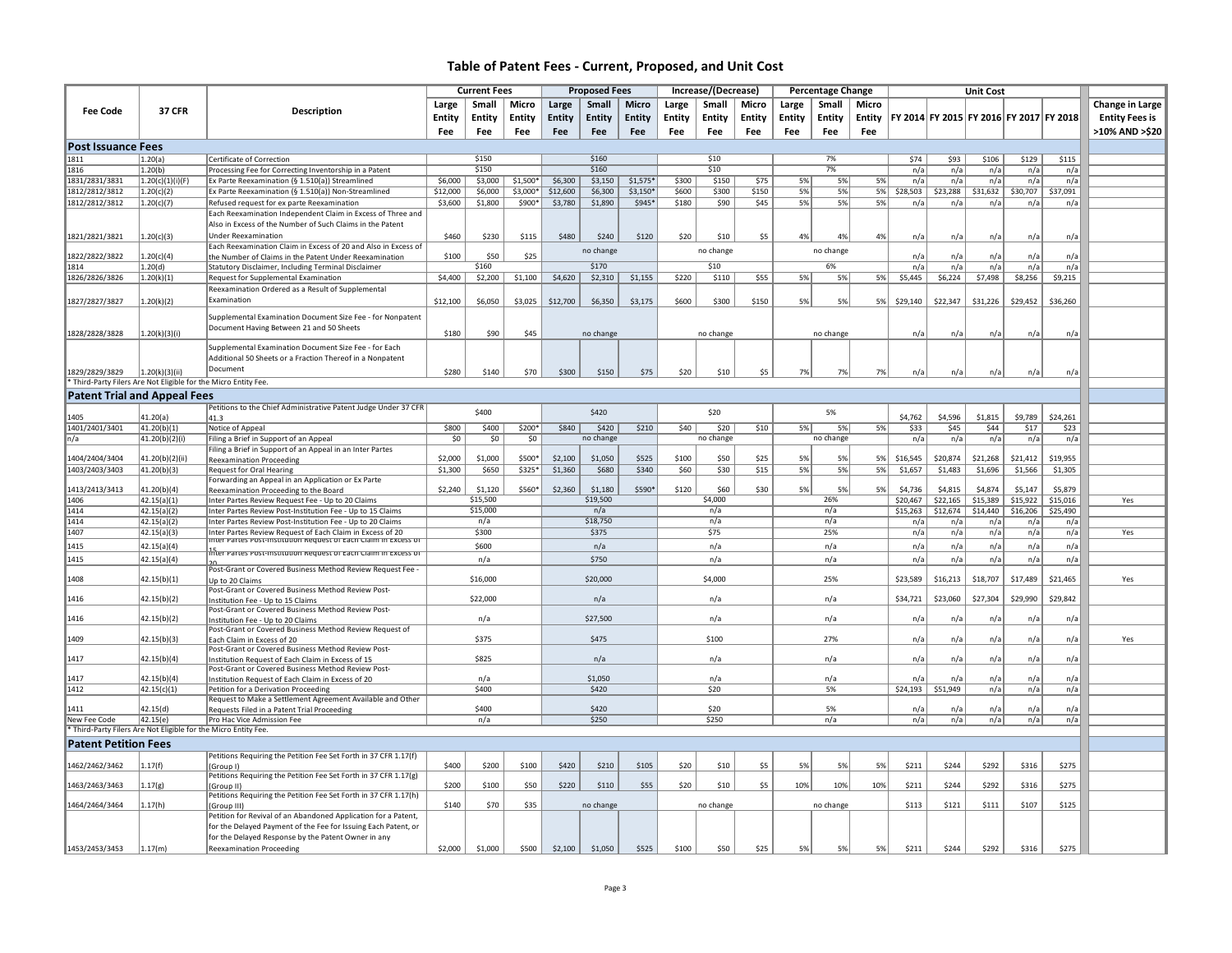|                                  |                                                                 |                                                                                                                          | <b>Current Fees</b><br><b>Proposed Fees</b><br>Increase/(Decrease) |               |               | <b>Percentage Change</b> |                    |              |               |               |               | <b>Unit Cost</b> |           |          |         |         |         |                                         |         |                       |
|----------------------------------|-----------------------------------------------------------------|--------------------------------------------------------------------------------------------------------------------------|--------------------------------------------------------------------|---------------|---------------|--------------------------|--------------------|--------------|---------------|---------------|---------------|------------------|-----------|----------|---------|---------|---------|-----------------------------------------|---------|-----------------------|
|                                  |                                                                 |                                                                                                                          | Large                                                              | Small         | Micro         | Large                    | <b>Small</b>       | <b>Micro</b> | Large         | Small         | Micro         |                  | Small     | Micro    |         |         |         |                                         |         | Change in Large       |
| <b>Fee Code</b>                  | <b>37 CFR</b>                                                   | Description                                                                                                              |                                                                    |               |               |                          |                    |              |               |               |               | Large            |           |          |         |         |         |                                         |         |                       |
|                                  |                                                                 |                                                                                                                          | <b>Entity</b>                                                      | <b>Entity</b> | <b>Entity</b> | <b>Entity</b>            | <b>Entity</b>      | Entity       | <b>Entity</b> | <b>Entity</b> | <b>Entity</b> | <b>Entity</b>    | Entity    | Entity   |         |         |         | FY 2014 FY 2015 FY 2016 FY 2017 FY 2018 |         | <b>Entity Fees is</b> |
|                                  |                                                                 |                                                                                                                          | Fee                                                                | Fee           | Fee           | Fee                      | Fee                | Fee          | Fee           | Fee           | Fee           | Fee              | Fee       | Fee      |         |         |         |                                         |         | >10% AND >\$20        |
|                                  |                                                                 | Petition for the Delayed Submission of a Priority or Benefit                                                             |                                                                    |               |               |                          |                    |              |               |               |               |                  |           |          |         |         |         |                                         |         |                       |
| 1454/2454/3454                   | 1.17(m)                                                         | Claim                                                                                                                    | \$2,000                                                            | \$1,000       | \$500         | \$2,100                  | \$1,050            | \$525        | \$100         | \$50          | \$25          | 5%               | 5%        | 5%       | \$211   | \$244   | \$292   | \$316                                   | \$275   |                       |
|                                  |                                                                 | Petition to Convert an International Design Application to a                                                             |                                                                    |               |               |                          |                    |              |               |               |               |                  |           |          |         |         |         |                                         |         |                       |
| 1783/2783/3783                   | 1.17(t)                                                         | Design Application Under 35 U.S.C. Chapter 16                                                                            | \$180                                                              | \$90          | \$45          |                          | no change          |              |               | no change     |               |                  | no change |          | n/a     | n/a     | n/a     | n/a                                     | n/a     |                       |
|                                  |                                                                 | Petition to Excuse Applicant's Failure to Act Within Prescribed                                                          |                                                                    |               |               |                          |                    |              |               |               |               |                  |           |          |         |         |         |                                         |         |                       |
| 1784/2784/3784                   | .17(m)                                                          | Time Limits in an International Design Application                                                                       | \$2,000                                                            | \$1,000       | \$500         | \$2,100                  | \$1,050            | \$525        | \$100         | \$50          | \$25          | 5%               | 5%        | 5%       | n/a     | n/a     | n/a     | n/a                                     | n/a     |                       |
| 1455                             | 1.18(e)                                                         | Filing an Application for Patent Term Adjustment                                                                         |                                                                    | \$200         |               |                          | \$210              |              |               | \$10          |               |                  | 5%        |          | \$113   | \$121   | \$111   | \$107                                   | \$125   |                       |
| 1456                             | 1.18(f)                                                         | Request for Reinstatement of Term Reduced                                                                                |                                                                    | \$400         |               |                          | \$420              |              |               | \$20          |               |                  | 5%        |          | \$113   | \$121   | \$111   | \$107                                   | \$125   |                       |
|                                  |                                                                 | Petitions in a Reexamination Proceeding, Except for those                                                                |                                                                    |               |               |                          |                    |              |               |               |               |                  |           |          |         |         |         |                                         |         |                       |
| 1824/2824/3824                   | 1.20(c)(5)                                                      | Specifically Enumerated in 37 CFR 1.550(i) and 1.937(d)                                                                  | \$1,940                                                            | \$970         | \$485*        | \$2,040                  | \$1,020            | \$510        | \$100         | \$50          | \$25          | 5%               | 5%        | 5%       | n/a     | n/a     | n/a     | $n/\varepsilon$                         | n/a     |                       |
| 1457                             | 1.20(j)(1)                                                      | Extension of Term of Patent                                                                                              |                                                                    | \$1,120       |               |                          | \$1,180            |              |               | \$60          |               |                  | 5%        |          | \$113   | \$121   | \$111   | \$107                                   | \$125   |                       |
| 1458                             | 1.20(j)(2)                                                      | Initial Application for Interim Extension (see 37 CFR 1.790)<br>idosequent Application for interim extension (see 37 CFK |                                                                    | \$420         |               |                          | \$440              |              |               | \$20          |               |                  | 5%        |          | \$113   | \$121   | \$111   | \$107                                   | \$125   |                       |
| 1459                             | 1.20(i)(3)                                                      | 1.7001                                                                                                                   |                                                                    | \$220         |               |                          | \$230              |              |               | \$10          |               |                  | 5%        |          | \$113   | \$121   | \$111   | \$107                                   | \$125   |                       |
|                                  | * Third-Party Filers Are Not Eligible for the Micro Entity Fee. |                                                                                                                          |                                                                    |               |               |                          |                    |              |               |               |               |                  |           |          |         |         |         |                                         |         |                       |
| <b>PCT Fees - National Stage</b> |                                                                 |                                                                                                                          |                                                                    |               |               |                          |                    |              |               |               |               |                  |           |          |         |         |         |                                         |         |                       |
| 1631/2631/3631                   | 1.492(a)                                                        | Basic National Stage Fee                                                                                                 | \$300                                                              | \$150         | \$75          | \$320                    | \$160              | \$80         | \$20          | \$10          | \$5           | 7%               | 7%        | 7%       | \$350   | \$343   | \$326   | \$325                                   | \$319   |                       |
|                                  |                                                                 | National Stage Search Fee - U.S. was the ISA or IPEA and All                                                             |                                                                    |               |               |                          |                    |              |               |               |               |                  |           |          |         |         |         |                                         |         |                       |
|                                  | 1.492(b)(1)                                                     | Claims Satisfy PCT Article 33(1)-(4)                                                                                     | \$0                                                                | \$0           | \$0           |                          | no change          |              |               | no change     |               |                  | no change |          | \$300   | \$324   | \$325   | \$343                                   | \$363   |                       |
| 1641/2641/3641                   | 1.492(b)(2)                                                     | National Stage Search Fee - U.S. Was the ISA                                                                             | \$140                                                              | \$70          | \$35          |                          | no change          |              |               | no change     |               |                  | no change |          | \$300   | \$324   | \$325   | \$343                                   | \$363   |                       |
|                                  |                                                                 | National Stage Search Fee - Search Report Prepared and                                                                   |                                                                    |               |               |                          |                    |              |               |               |               |                  |           |          |         |         |         |                                         |         |                       |
| 1642/2642/3642                   | .492(b)(3)                                                      | Provided to USPTO                                                                                                        | \$520                                                              | \$260         | \$130         | \$540                    | \$270              | \$135        | \$20          | \$10          | \$5           | 4%               | 4%        | 4%       | \$2,020 | \$1,773 | \$1,853 | \$1,964                                 | \$2,047 |                       |
| 1632/2632/3632                   | 1.492(b)(4)                                                     | National Stage Search Fee - All Other Situations                                                                         | \$660                                                              | \$330         | \$165         | \$700                    | \$350              | \$175        | \$40          | \$20          | \$10          | 6%               | 6%        | 6%       | \$2,020 | \$1,773 | \$1,853 | \$1,964                                 | \$2,047 |                       |
|                                  |                                                                 | National Stage Examination Fee - U.S. was the ISA or IPEA and                                                            |                                                                    | \$0           |               |                          |                    |              |               |               |               |                  |           |          | \$2,195 | \$2,205 | \$2,443 | \$2,501                                 | \$2,670 |                       |
|                                  | .492(c)(1)                                                      | All Claims Satisfy PCT Article 33(1)-(4)                                                                                 | \$0                                                                |               | \$0           |                          | no change          |              |               | no change     |               |                  | no change |          |         |         |         |                                         |         |                       |
| 1633/2633/3633                   | 1.492(c)(2)                                                     | National Stage Examination Fee - All Other Situations                                                                    | \$760                                                              | \$380         | \$190         | \$800<br>\$480           | \$400              | \$200        | \$40          | \$20          | \$10          | 5%               | 5%        | 5%<br>4% | \$2,195 | \$2,205 | \$2,443 | \$2,501                                 | \$2,670 |                       |
| 1614/2614/3614                   | 1.492(d)                                                        | Each Independent Claim in Excess of Three                                                                                | \$460                                                              | \$230         | \$115         |                          | \$240              | \$120        | \$20          | \$10          | \$5           | 4%               | 4%        |          | n/a     | n/a     | n/a     | n/a                                     | n/a     |                       |
| 1615/2615/3615<br>1616/2616/3616 | 1.492(e)                                                        | Each Claim in Excess of 20                                                                                               | \$100                                                              | \$50<br>\$410 | \$25<br>\$205 | \$860                    | no change<br>\$430 | \$215        | \$40          | no change     | \$10          |                  | no change | 5%       | n/a     | n/a     | n/a     | n/a                                     | n/a     |                       |
|                                  | l.492(f)                                                        | Multiple Dependent Claim                                                                                                 | \$820                                                              |               |               |                          |                    |              |               | \$20          |               | 5%               | 5%        |          | n/a     | n/a     | n/a     | n/a                                     | n/a     |                       |
|                                  |                                                                 | Search Fee, Examination Fee or Oath or Declaration After the                                                             |                                                                    | \$70          | \$35          | \$160                    | \$80               | \$40         | \$20          |               | \$5           | 14%              |           | 14%      |         |         |         |                                         |         |                       |
| 1617/2617/3617                   | L.492(h)                                                        | Date of Commencement of the National Stage                                                                               | \$140                                                              |               |               |                          |                    |              |               | \$10          |               |                  | 14%       |          | n/a     | n/a     | n/a     | n/a                                     | n/a     |                       |
| 1618/2618/3618                   | .492(i)                                                         | English Translation After Thirty Months From Priority Date                                                               | \$140                                                              | \$70          | \$35          |                          | no change          |              |               | no change     |               |                  | no change |          | n/a     | n/a     | n/a     | n/a                                     | n/a     |                       |
|                                  |                                                                 | National Stage Application Size Fee - for Each Additional 50                                                             |                                                                    |               |               |                          |                    |              |               |               |               |                  |           |          |         |         |         |                                         |         |                       |
| 1681/2681/3681                   | .492(j)                                                         | Sheets That Exceeds 100 Sheets                                                                                           | \$400                                                              | \$200         | \$100         | \$420                    | \$210              | \$105        | \$20          | \$10          | \$5           | 5%               | 5%        | 5%       | n/a     | n/a     | n/a     | n/a                                     | n/a     |                       |
|                                  |                                                                 |                                                                                                                          |                                                                    |               |               |                          |                    |              |               |               |               |                  |           |          |         |         |         |                                         |         |                       |
|                                  | <b>PCT Fees - International Stage</b>                           |                                                                                                                          |                                                                    |               |               |                          |                    |              |               |               |               |                  |           |          |         |         |         |                                         |         |                       |
| 1601/2601/3601                   | 1.445(a)(1)(i)(A)                                               | <b>Transmittal Fee</b>                                                                                                   | \$240                                                              | \$120         | \$60          | \$260                    | \$130              | \$65         | \$20          | \$10          | \$5           | 8%               | 8%        | 8%       | \$310   | \$302   | \$295   | \$296                                   | \$302   |                       |
| 1602/2602/3602                   | 445(a)(2)(i)                                                    | Search Fee - Regardless of Whether There is a Corresponding                                                              | \$2,080                                                            | \$1,040       | \$520         | \$2,180                  | \$1,090            | \$545        | \$100         | \$50          | \$25          | 5%               | 5%        | 5%       | \$1,839 | \$1,911 | \$2,027 | \$2,211                                 | \$2,157 |                       |
|                                  |                                                                 | Application (see 35 U.S.C. 361(d) and PCT Rule 16)<br>Supplemental Search Fee When Required, per Additional              |                                                                    |               |               |                          |                    |              |               |               |               |                  |           |          |         |         |         |                                         |         |                       |
| 1604/2604/3604                   | 1.445(a)(3)(i)                                                  | Invention                                                                                                                | \$2,080                                                            | \$1,040       | \$520         | \$2,180                  | \$1,090            | \$545        | \$100         | \$50          | \$25          | 5%               | 5%        | 5%       | \$1,839 | \$1,911 | \$2,027 | \$2,211                                 | \$2,157 |                       |
|                                  |                                                                 | Transmitting Application to Intl. Bureau to Act as Receiving                                                             |                                                                    |               |               |                          |                    |              |               |               |               |                  |           |          |         |         |         |                                         |         |                       |
| 1621/2621/3621                   | .445(a)(4)(i)                                                   | Office                                                                                                                   | \$240                                                              | \$120         | \$60          | \$260                    | \$130              | \$65         | \$20          | \$10          | \$5           | 8%               | 8%        | 8%       | \$5     | \$5     | \$5     | \$5                                     | \$5     |                       |
| 1605/2605/3605                   | 1.482(a)(1)(i)                                                  | Preliminary Examination Fee - U.S. Was the ISA                                                                           | \$600                                                              | \$300         | \$150         | \$640                    | \$320              | \$160        | \$40          | \$20          | \$10          | 7%               | 7%        | 7%       | \$827   | \$866   | \$896   | \$906                                   | \$998   |                       |
| 1606/2606/3606                   | l.482(a)(1)(ii)                                                 | Preliminary Examination Fee - U.S. Was Not the ISA                                                                       | \$760                                                              | \$380         | \$190         | \$800                    | \$400              | \$200        | \$40          | \$20          | \$10          | 5%               | 5%        | 5%       | \$827   | \$866   | \$896   | \$906                                   | \$998   |                       |
| 1607/2607/3607                   | 1.482(a)(2)(1)                                                  | Supplemental Examination Fee per Additional Invention                                                                    | \$600                                                              | \$300         | \$150         | \$640                    | \$320              | \$160        | \$40          | \$20          | \$10          | 7%               | 7%        | 7%       | \$827   | \$866   | \$896   | \$906                                   | \$998   |                       |
| 1619                             | 1.481                                                           | Late Payment Fee                                                                                                         |                                                                    | variable      |               |                          | no change          |              |               | no change     |               |                  | no change |          | n/a     | n/a     | n/a     | n/a                                     | n/a     |                       |
|                                  | i.445(a)(5) and                                                 | Late Furnishing Fee for Providing a Sequence Listing in                                                                  |                                                                    |               |               |                          |                    |              |               |               |               |                  |           |          |         |         |         |                                         |         |                       |
| 1627/2627/3627                   | 1.482(c)                                                        | Response to an Invitation Under PCT Rule 13ter                                                                           | \$300                                                              | \$150         | \$75          | \$320                    | \$160              | \$80         | \$20          | \$10          | \$5           | 7%               | 7%        | 7%       | n/a     | n/a     | n/a     | n/a                                     | n/a     |                       |
|                                  |                                                                 | <b>Hague International Design Application Fees</b>                                                                       |                                                                    |               |               |                          |                    |              |               |               |               |                  |           |          |         |         |         |                                         |         |                       |
| 1781/2781/3781                   |                                                                 |                                                                                                                          |                                                                    | \$60          |               |                          |                    |              |               |               |               |                  |           |          |         |         |         |                                         |         |                       |
| 1791/2791/3791                   | 1.1031(a)                                                       | Hague International Design Application - Transmittal Fee                                                                 | \$120<br>\$960                                                     | \$480         | \$30<br>\$240 |                          | no change<br>\$510 | \$255        |               | no change     |               |                  | no change |          | n/a     | n/a     | n/a     | n/a                                     | n/a     |                       |
|                                  |                                                                 | International Design Application First Part U.S. Designation Fee                                                         |                                                                    |               |               | \$1,020                  |                    |              | \$60          | \$30          | \$15          | 6%               | 6%        | 6%       | n/a     | n/a     | n/a     | n/a                                     | n/a     |                       |
|                                  |                                                                 | (Part II Designation Fee) Issue Fee Paid Through the                                                                     |                                                                    | \$350         | \$175         | \$740                    | \$370              | \$185        | \$40          | \$20          | \$10          | 6%               | 6%        | 6%       |         |         |         |                                         | n/a     |                       |
| 1792/2792/3792                   |                                                                 | International Bureau in an International Design Application                                                              | \$700                                                              |               |               |                          |                    |              |               |               |               |                  |           |          | n/a     | n/a     | n/a     | n/a                                     |         |                       |
| <b>Patent Service Fees</b>       |                                                                 |                                                                                                                          |                                                                    |               |               |                          |                    |              |               |               |               |                  |           |          |         |         |         |                                         |         |                       |
|                                  |                                                                 | Printed Copy of Patent W/O Color, Delivery by USPS, USPTO                                                                |                                                                    |               |               |                          | no change          |              |               | no change     |               |                  | no change |          |         |         |         |                                         |         |                       |
| 8001                             | 1.19(a)(1)                                                      | Box, or Electronic Means                                                                                                 |                                                                    | \$3           |               |                          |                    |              |               |               |               |                  |           |          | n/a     | n/a     | n/a     | n/a                                     | n/a     |                       |
| 8003                             | 1.19(a)(2)                                                      | Printed Copy of Plant Patent in Color                                                                                    |                                                                    | \$15          |               |                          | no change          |              |               | no change     |               |                  | no change |          | n/a     | n/a     | n/a     | n/a                                     | n/a     |                       |
|                                  |                                                                 | Color Copy of Patent (Other Than Plant Patent) Containing a                                                              |                                                                    |               |               |                          | no change          |              |               | no change     |               |                  | no change |          |         |         |         |                                         |         |                       |
| 8004                             | (.19(a)(3)                                                      | <b>Color Drawing</b>                                                                                                     |                                                                    | \$25          |               |                          |                    |              |               |               |               |                  |           |          | n/a     | n/a     | n/a     | n/a                                     | n/a     |                       |
| 8005                             | 1.19(a)(1)                                                      | Patent Application Publication (PAP)                                                                                     |                                                                    | \$3           |               |                          | no change          |              |               | no change     |               |                  | no change |          | n/a     | n/a     | n/a     | n/a                                     | n/a     |                       |
|                                  | 1.19(b)(1)(i)(A)                                                |                                                                                                                          |                                                                    |               |               |                          |                    |              |               | no change     |               |                  |           |          |         |         |         |                                         |         |                       |
| 8007                             | and (ii)(A)                                                     | Copy of Patent Application as Filed                                                                                      |                                                                    | \$35          |               |                          | no change          |              |               |               |               |                  | no change |          | n/a     | n/a     | n/a     | n/a                                     | n/a     |                       |
|                                  |                                                                 | Individual Application Documents, Other Than Application as                                                              |                                                                    |               |               |                          |                    |              |               | no change     |               |                  |           |          |         |         |         |                                         |         |                       |
| 8010                             | 1.19(b)(1)(i)(D)                                                | Filed, per Document                                                                                                      |                                                                    | \$25          |               |                          | no change          |              |               |               |               |                  | no change |          | n/a     | n/a     | n/a     | n/a                                     | n/a     |                       |
|                                  |                                                                 | Copy Patent File Wrapper, Paper Medium, Any Number of                                                                    |                                                                    |               |               |                          |                    |              |               |               |               |                  |           |          |         |         |         |                                         |         |                       |
| 8051                             | 1.19(b)(1)(i)(B)                                                | Sheets                                                                                                                   |                                                                    | \$280         |               |                          | \$290              |              |               | \$10          |               |                  | 4%        |          | n/a     | n/a     | n/a     | n/a                                     | n/a     |                       |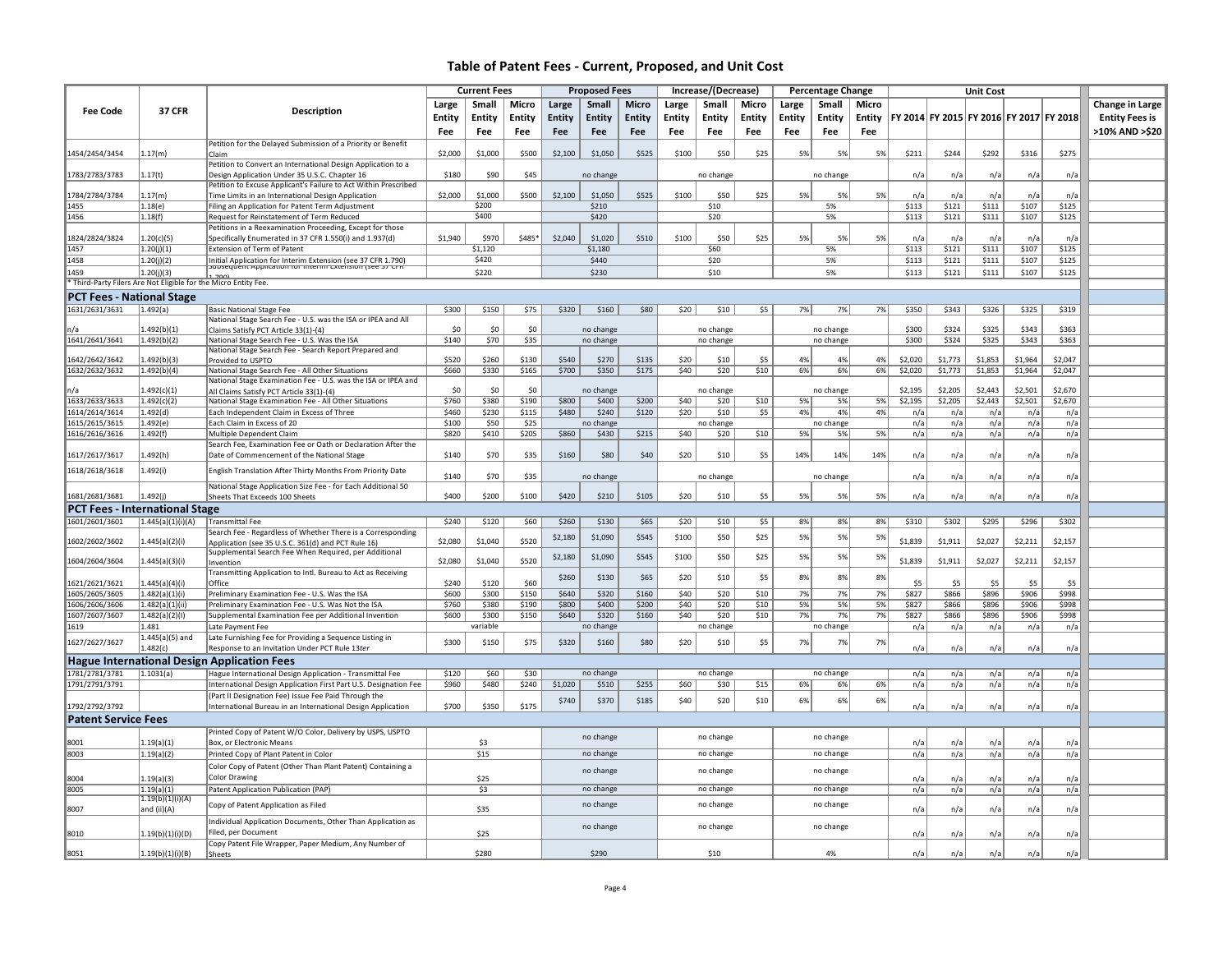|      |                                                 |                                                                  |            | <b>Current Fees</b> |        |            | <b>Proposed Fees</b>  |            |                         | Increase/(Decrease) |        |        | <b>Percentage Change</b> |        |                  | <b>Unit Cost</b> |      |       |                                         |                       |
|------|-------------------------------------------------|------------------------------------------------------------------|------------|---------------------|--------|------------|-----------------------|------------|-------------------------|---------------------|--------|--------|--------------------------|--------|------------------|------------------|------|-------|-----------------------------------------|-----------------------|
|      | <b>37 CFR</b><br>Description<br><b>Fee Code</b> |                                                                  | Large      | Micro<br>Sma        |        | Large      | <b>Micro</b><br>Small |            | Micro<br>Small<br>Large |                     | Large  | Small  | Micro                    |        |                  |                  |      |       | Change in Large                         |                       |
|      |                                                 |                                                                  | Entity     | Entity              | Entity | Entity $ $ | Entity                | Entity     | Entity                  | Entity              | Entitv | Entity | Entity                   | Entity |                  |                  |      |       | FY 2014 FY 2015 FY 2016 FY 2017 FY 2018 | <b>Entity Fees is</b> |
|      |                                                 |                                                                  | <b>Fee</b> | <b>Fee</b>          | Fee    | <b>Fee</b> | Fee                   | <b>Fee</b> | Fee                     | Fee                 | Fee    | Fee    | Fee                      | Fee    |                  |                  |      |       |                                         | >10% AND >\$20        |
|      |                                                 | Copy Patent File Wrapper, Electronic Medium, Any Size or         |            |                     |        |            |                       |            |                         |                     |        |        |                          |        |                  |                  |      |       |                                         |                       |
| 8052 | 1.19(b)(1)(ii)(B)                               | Provided Electronically                                          |            | \$55                |        |            | \$60                  |            |                         | \$5                 |        |        | 9%                       |        | n/a <sub>1</sub> | n/a              | n/a  | n/a   | n/a                                     |                       |
| 8013 | 1.19(b)(3)                                      | Copy of Office Records, Except Copies of Applications as Filed   |            | \$25                |        |            | no change             |            |                         | no change           |        |        | no change                |        | n/a              | n/a              | n/a  | n/a   | n/a                                     |                       |
|      |                                                 | For Assignment Records, Abstract of Title and Certification, per |            |                     |        |            | no change             |            |                         | no change           |        |        | no change                |        |                  |                  |      |       |                                         |                       |
| 8014 | 1.19(b)(4)                                      | Patent                                                           |            | \$35                |        |            |                       |            |                         |                     |        |        |                          |        | n/a              | n/a              | n/a  | n/a   | n/a                                     |                       |
| 8904 | 1.19(c)                                         | Library Service                                                  |            | \$50                |        |            | no change             |            |                         | no change           |        |        | no change                |        | n/a              | n/a              | n/a  | n/a l | n/a                                     |                       |
| 8017 | 1.19(f)                                         | Copy of Non-U.S. Document                                        |            | \$25                |        |            | no change             |            |                         | no change           |        |        | no change                |        | n/a              | n/a              | n/a  | n/ai  | n/al                                    |                       |
| 8020 | 1.21(e)                                         | International Type Search Report                                 |            | \$40                |        |            | no change             |            |                         | no change           |        |        | no change                |        | n/a              | n/al             | n/al | n/al  | n/al                                    |                       |